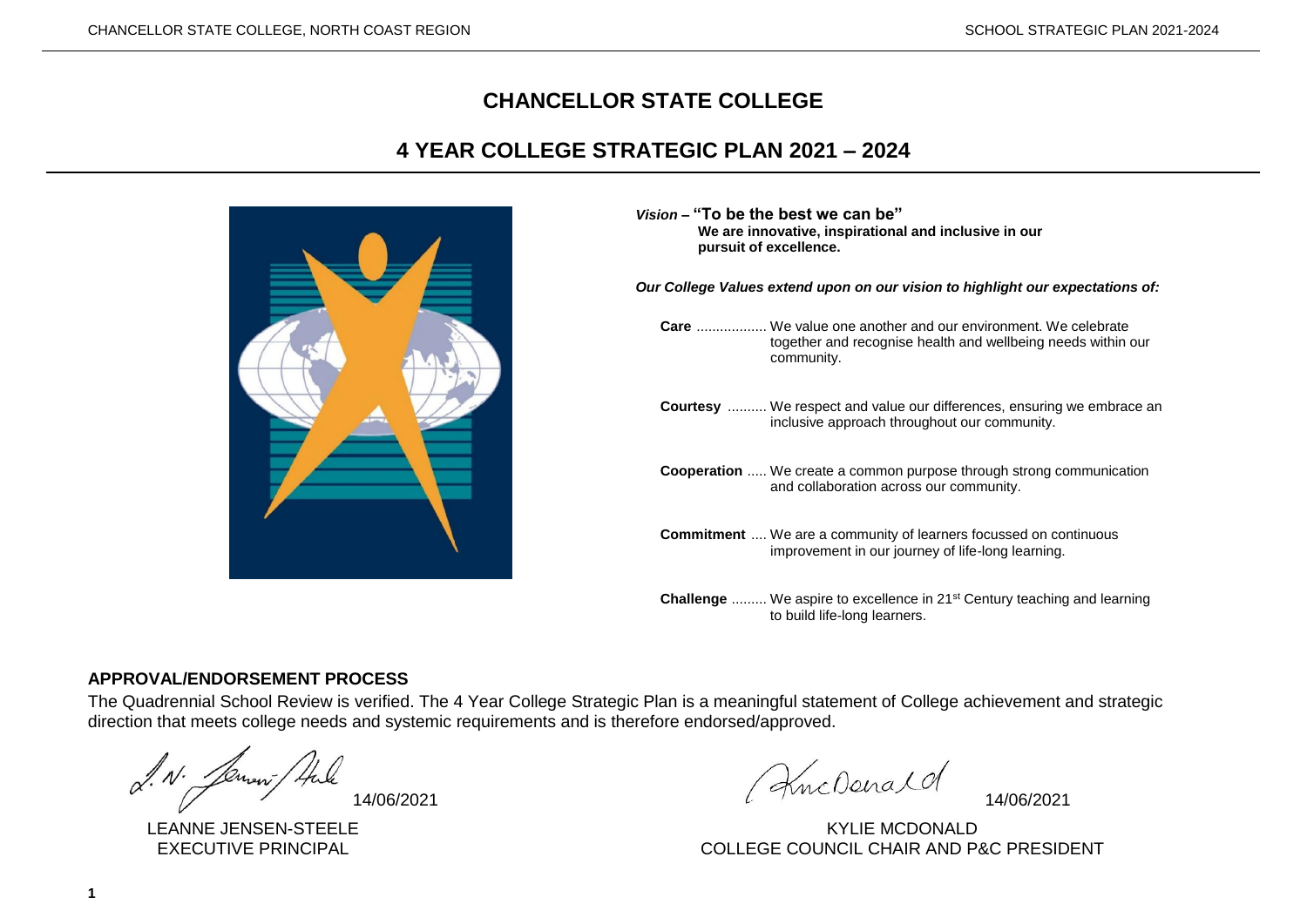# **TABLE OF CONTENTS**

| <b>SECTION 1</b><br><b>PAGE</b> |    |
|---------------------------------|----|
|                                 |    |
| <b>SECTION 2</b>                |    |
|                                 | -5 |
| <b>Process - Overview</b><br>a) |    |
| b)<br>School external review    |    |
| Internal assessment scan<br>C)  |    |
| <b>SECTION 3</b>                |    |
| <b>SECTION 4</b>                |    |

|--|--|--|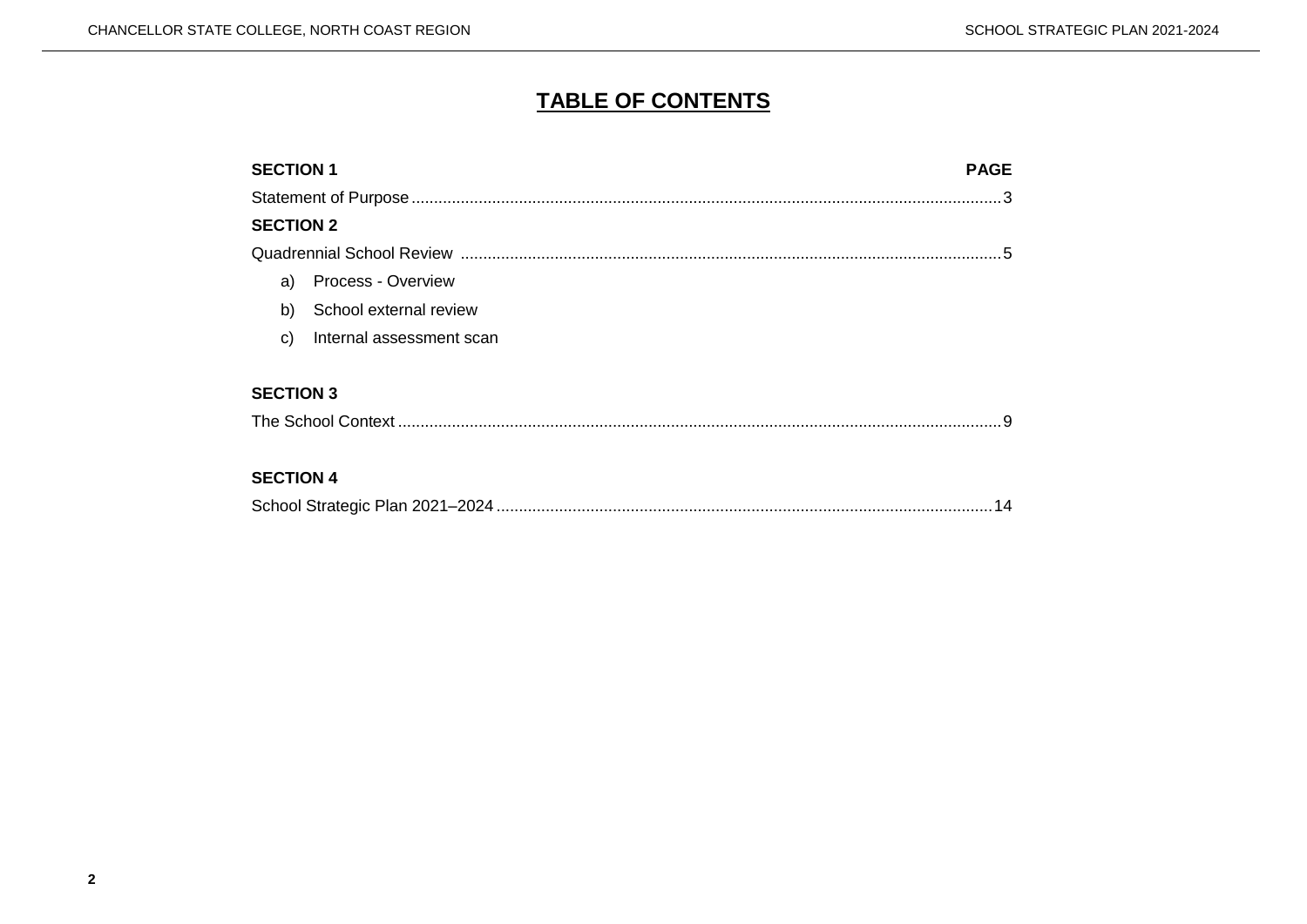#### **SECTION 1 STATEMENT OF PURPOSE**

#### *Chancellor State College – a world class educational institution*

Chancellor State College is a high performing Educational Institution and a flagship for Education Queensland. The Administration Team, Teaching Team, Ancillary and Support staff are focused on ensuring that each student's outcomes are linked to our College motto "the best we can be". The College holds a history of impressive student outcomes, cultural and sporting data and the faces behind this data are dedicated staff and a supportive community connected to students. We understand and are keenly aware that a high-quality education meeting each child's unique needs is key to equal opportunity in life.

Chancellor State College is a place of high standards and these high standards are achieved through the application of innovation practices and hard work. Every student matters to us at Chancellor State College as we continue to operate and create an inclusive environment. We constantly engage in a process of review and forward planning. We ensure that current policies, practices and other infrastructure that have served the College well are robust and flexible to support future sustainable success. To achieve this, we will continue to engage in quality assurance activities through which measure our performance using indicators and standards that exist in similar high-performance educational institutions. WE will focus on ensuring our precise alignment to the system through seeking input from outside of our college, and to expand collective wisdom within.

In recent years the College has grown significantly and has also had cause to celebrate some very significant outcomes including winning State Showcase and trialling best practices initiative for State Education. Our School Opinion Survey data shows extremely high levels of satisfaction with the College, with many results across staff, student and parent's sectors in the mid to high 90%. This high degree of satisfaction stems from a centre of positive and respectful collaboration and communication.

As we expand we continue to ensure that we hold on to the important things that have earned Chancellor a strong reputation, Crucial to this will be the need to protect and nurture the strong achievement ethos and the sense of community that values the health and well-being of the whole community. We value the many opportunities to collaborate and connect as a community. The relationships that have been developed and the student and staff wellbeing practices that are so important to the good health of large organizations will continue to embrace our function.

Chancellor College is unique with regard to the precinct within which it operates. There is no doubt that the education of every student who attends Chancellor College should be influenced by our proximity to the University of the Sunshine Coast, the Sunshine Coast Institute of TAFE and the plethora of significant partnerships with community organisations, local businesses and our Regional Council. The changing face of education demands that using Networks and creating Partnerships with other Educational and Commercial organizations will remain a constant priority of leadership team and of the staff more broadly. We look to authentically immerse our experiences with our community.

As a leadership team we are very mindful that the most important partnership that the College has is with the parents /carers of the students who attend our College and it is this partnership that will remain a priority as the College develops as one of the largest educational institutions in the State. Our experience would suggest that the difference between a good educational institution and a great educational institution is found in the quality of the teacher/parent/student relationship and the quality of this relationship is dependent upon the priority that is shown to nurturing and growing this relationship from both sides of the relationship. We keenly look to adapt research and best practise to meet the dynamics demands of our community.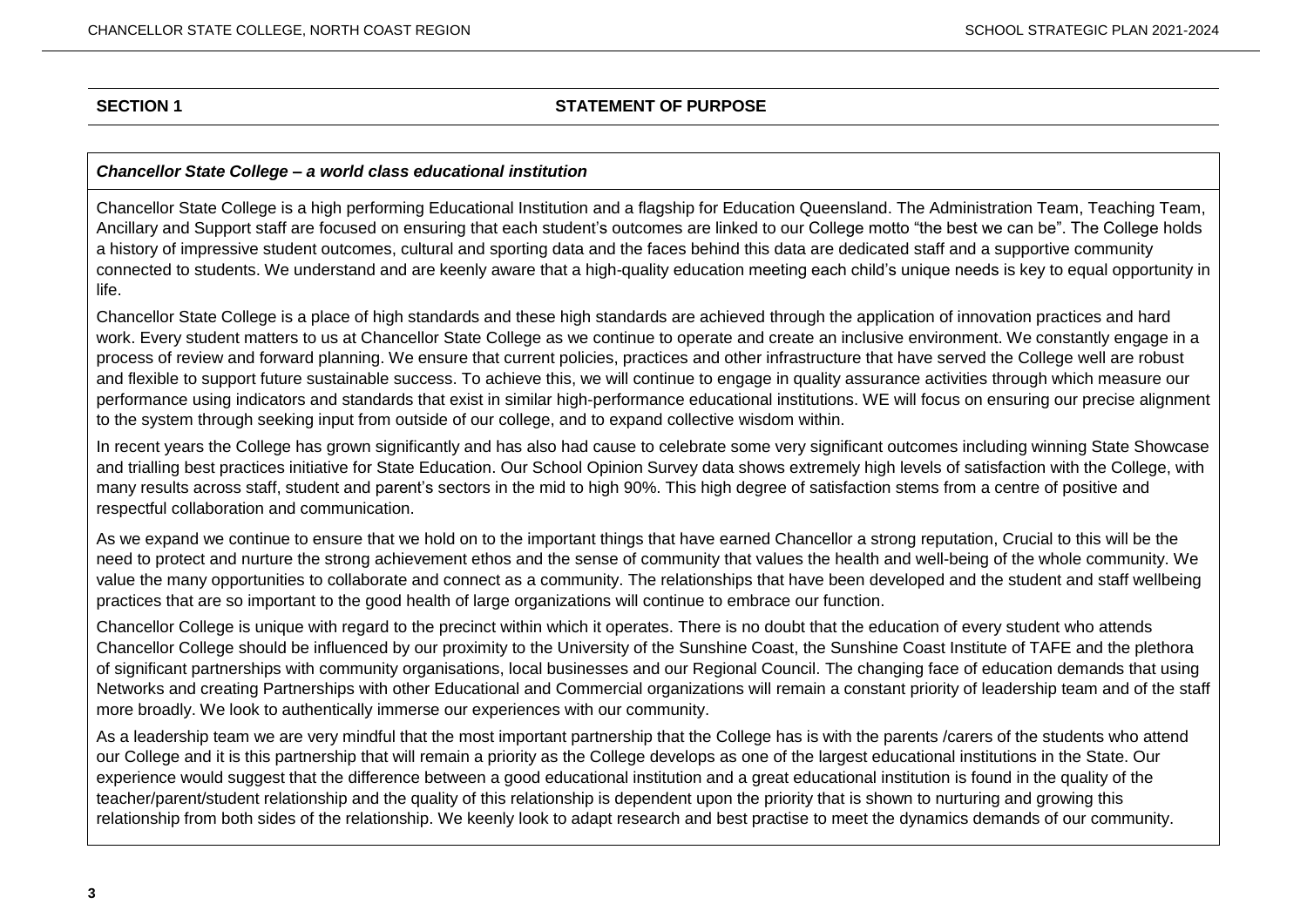Chancellor is an exciting, innovative and high performing State College. We are proud to lead and support the positive reputation of State Schooling, we are keen to continue to ensure our College is a place where students and families draw a sense of belonging, opportunities, connectedness and embrace a desire to progress life- long learning.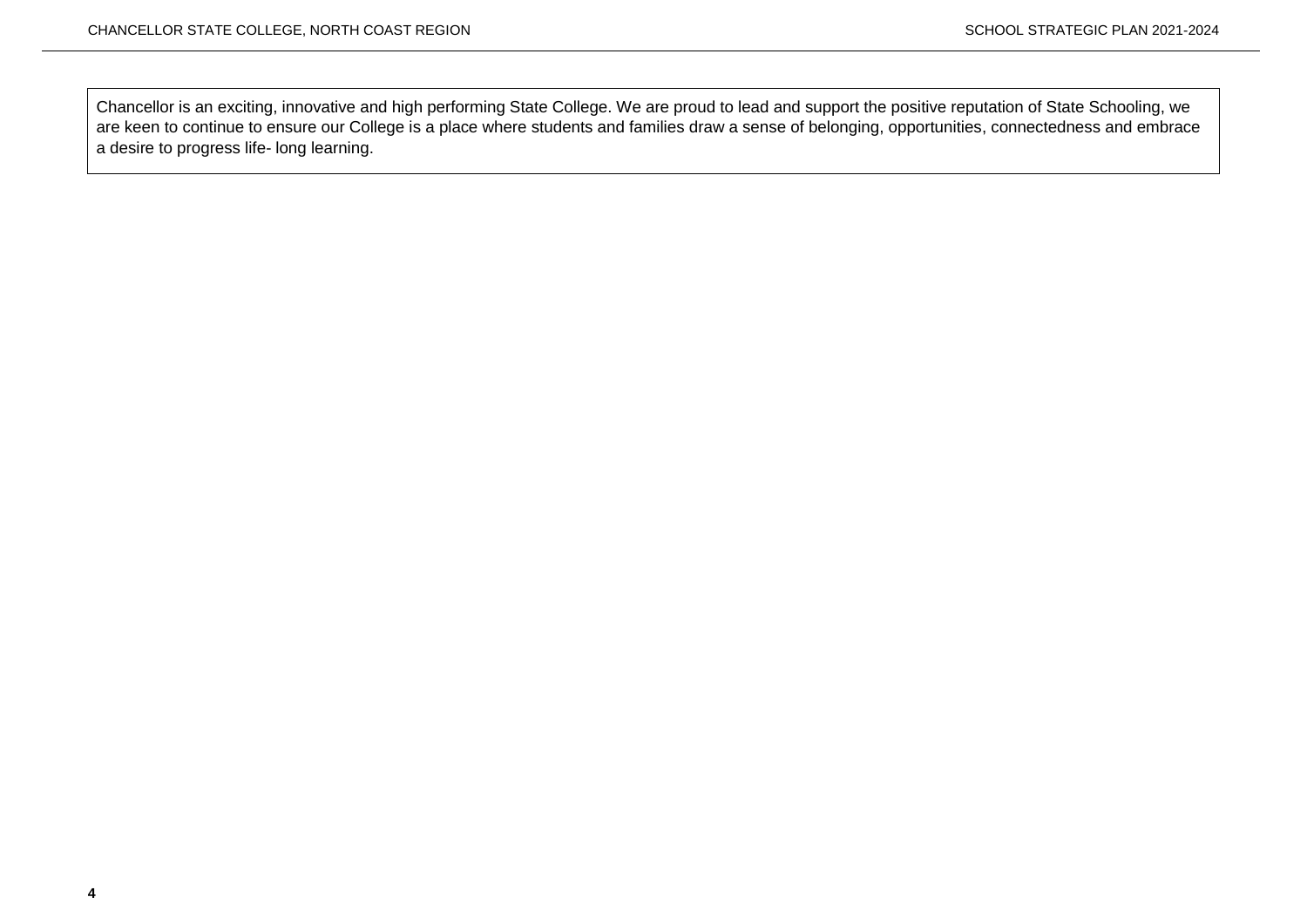#### **SECTION 2 QUADRENNIAL SCHOOL REVIEW 2021 – 2024**

#### • **Process – Overview**

- 1. Utilize a cross sections of resources and School Review (term 4, 2020) to assess the key priorities for 2021 2024. This will include various stakeholder groups assessing/scanning current data sets/review feedback to create priority options into the future.
- 2. Development of a draft school plan, Values and vision
- 3. Verification
- 4. Endorsement
- 5. Implementation

#### **1. School external review – Term 4 2020**

• SIU undertook the external review and the report provided was considered.

#### **2. Internal Assessment Scan**

- Review the schools progress in implementation of the previous four-year plan
- Determine what will be progressed into the new plan from the old plan and also from current systemic and school context to inform this planning
- Provide an opportunity to celebrate the successes of the school throughout the past four years
- Analyze student and school outcomes, school profile data, SOS, LOA and compare to AIP targets 2020.
- Scan re student services performance trends.
- Consider previous plan priorities that will be progressed, those that have been enacted/completed and those that are no longer required
- Review of current school, region and state priorities to ensure they are effectively represented in the new plan
- Consider available resources / surveys / inputs to value add to the new plan.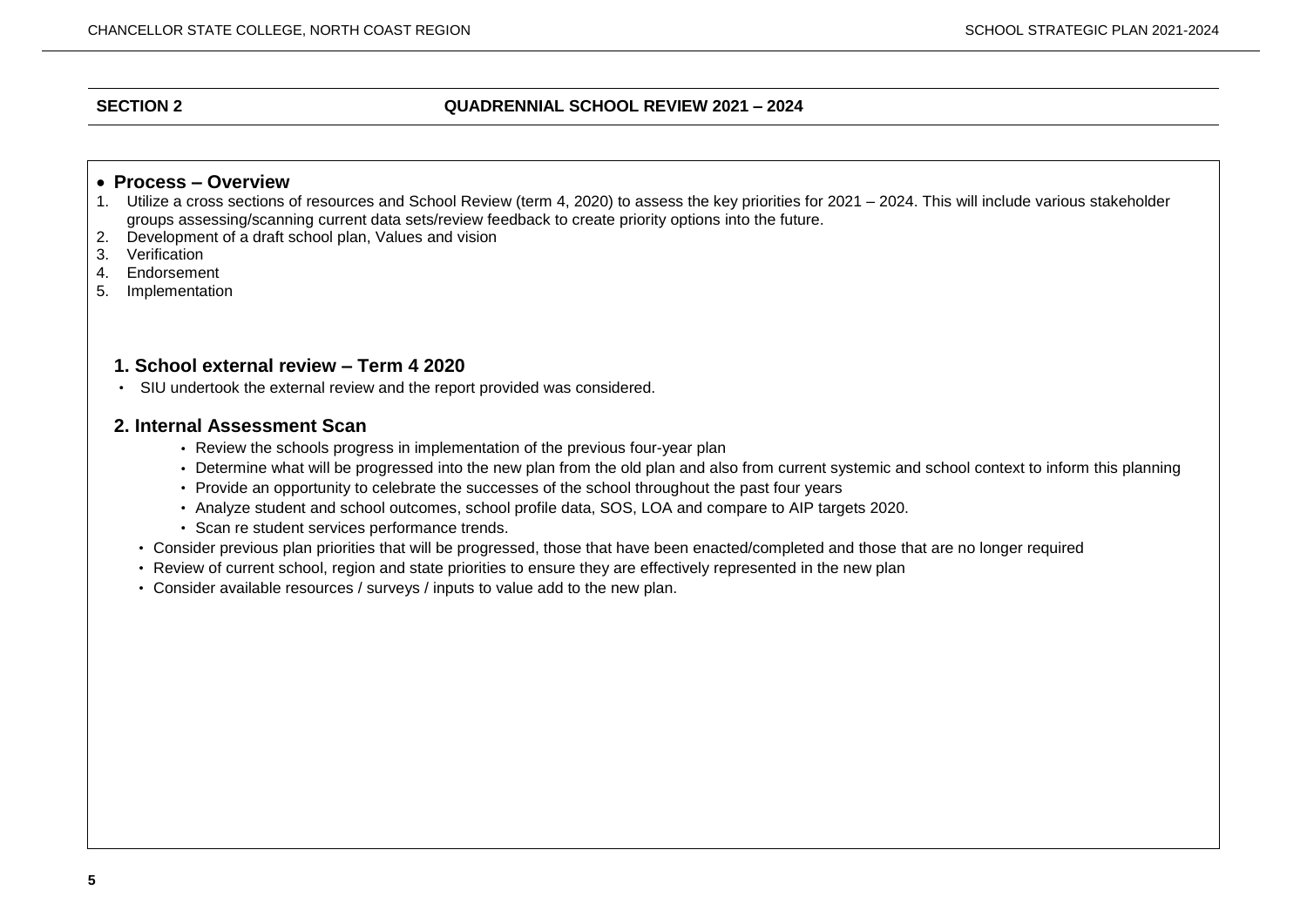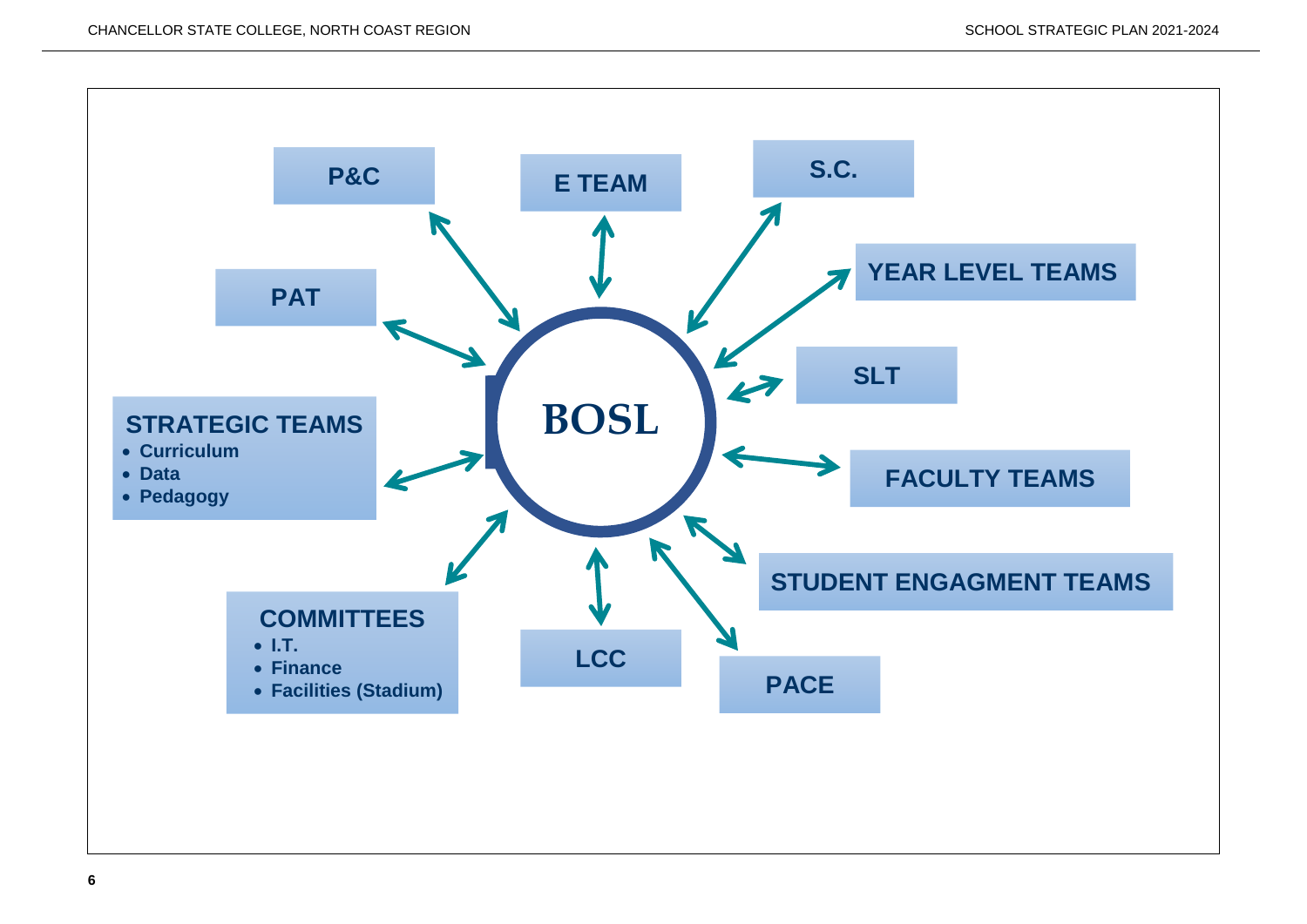#### **3. Internal review**

- All of the above groups in Diagram 1 were engaged in the review process. This occurs wherever possible within their normal meeting structures as part of the agenda forward for our college.
- Faculty/program areas/teaching teams will review the previous plan, discuss current priorities and contexts and provide feedback through their appropriate leadership team PAT/SLT to BOSL/E Team. Channels will ensure feedback is fluid and both ways encompassing maximum opportunity for input
- PAT and SLT will collate this feedback and provide a summary of information at different junctures.
- Other teams College Council, P&C, Student Services, Ambassadors, LCC, ICT, PACE etc. will provide feedback to E Team to then feed back into BOSL.
- Survey input and staff meeting feedback processes will be encouraged.
- Parent and student feedback sort through representative groups
- BOSL will have clear understanding & direction required in 2021 and beyond.

## **4. Term 1/2 Planning Draft**

- 1. Compilation of Findings to be digested by BOSL term 1.
- 2. SFD Vision/Values & purpose will be work shopped ALL staff and then referred to LCC, P&C and Ambassadors.
- 3. BOSL will collect all findings and Executive Principal to lead a full planning day end Term 1.
- 4. Draft outcome to PAT and SLT for input and feedback. (Take to our teams to view).
- 5. BOSL redefine the plan.
- 6. Back to PAT and SLT (and representative campus groups).
- 7. Back to E Team to refine.
- 8. Draft to School Council and Student groups for feedback on 5C's- Vision and values.
- 9. E Team finalise.

#### **Verification/Endorsement – mid to late Term 2**

- The process and plan will be verified and endorsed by the P&C and College Council
- The plan will be published
- The AIP

#### **Documentation for reference**

- Implementation Plans 2017–2021
- School Profile data
- SIU Review report 2020 and 2016
- Financial Audit 2019
- Headline Indicators 2020
- School Data Profiles
- School based data sets including diagnostic data sets, formative data sets, program/year level and faculty data sets
- One School data sets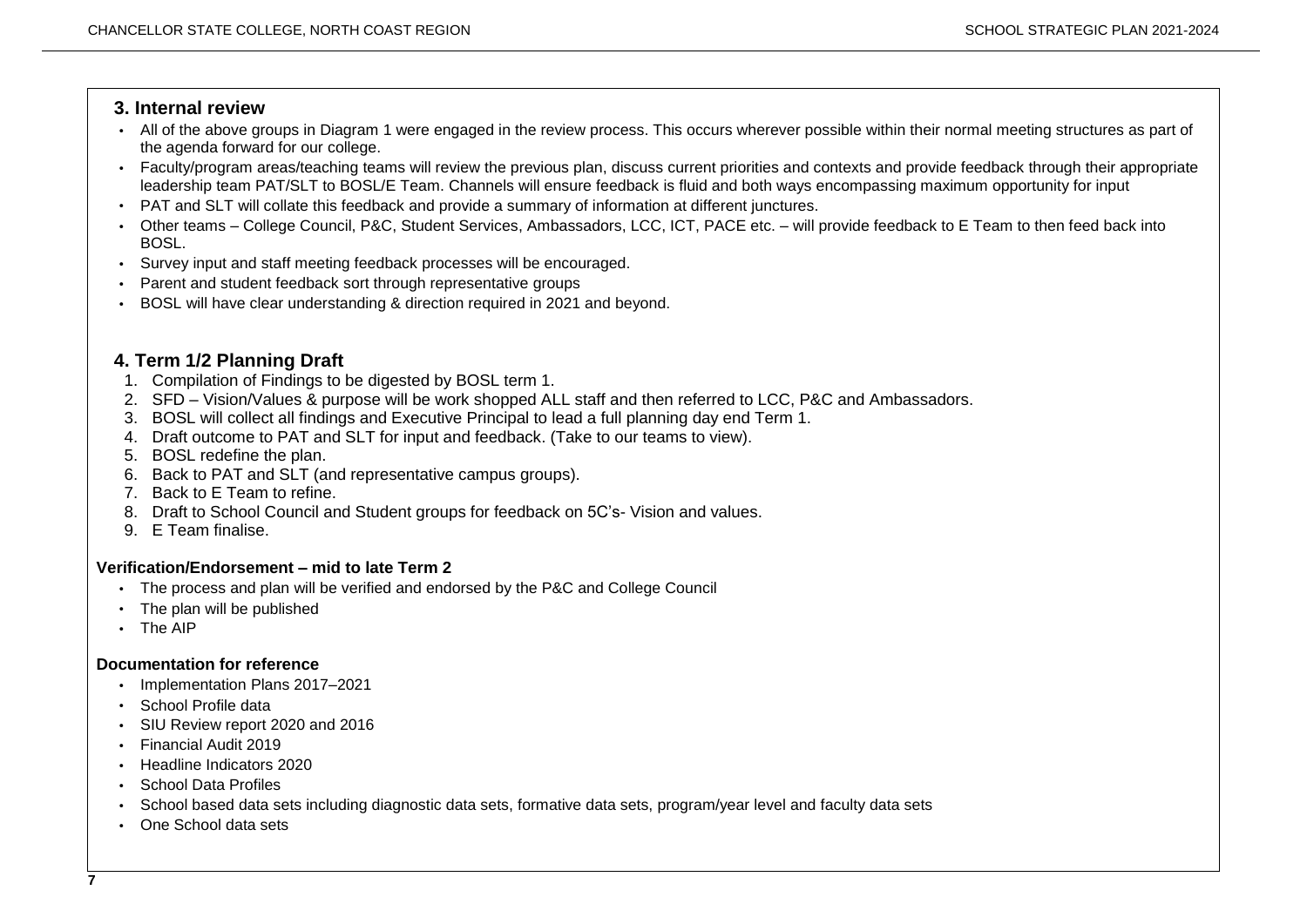#### **Major findings from the review:**

#### **Achievements**

- The strong sense of community fostered since the College's inception, is recognised as one of the greatest assets of the College
- There is a strong culture of collegial trust, support and commitment to capability development across teaching and non-teaching staff leading to improved student learning outcomes
- Effective established partnerships with USC, local trade training centres, cluster schools and parent community, PACE and Early childhood Educational and Care centers is evident
- A demonstrated positive learning culture every day in every classroom, every student is learning and achieving
- A strong performance agenda is driven and owned by all stakeholders
- Agreed upon pedagogy plan and expert practices including a deliberate practice approach is enacted across P-12
- Priority is given to targeting human and financial resources for the unrelenting focus on improvement in student outcomes
- Systematic curriculum delivery is a key priority and staff are committed to providing extensive and highly engaging curriculum to meet diverse needs of all students. The development of a CARP is a significant focal point driving the precision work of the P-12 College
- A College wide belief that every student is able to learn and achieve when provided with appropriate support and programs is apparent

#### **Areas for improvement**

- Develop and strengthen understanding of **Instructional Leadership** capabilities across the P-12 College leading to consistent and successful implementation of the EIA
- Collaboratively develop and implement a systematic approach to **observation and feedback**, mentoring and coaching to support implementation of agreed pedagogical practices
- Refine and define **case management** approach and enrichment programs to encourage student growth
- Collaboratively review a consistently implement agreed **behavior management** processes across the College in line with the implementation of the new Student Code of Conduct.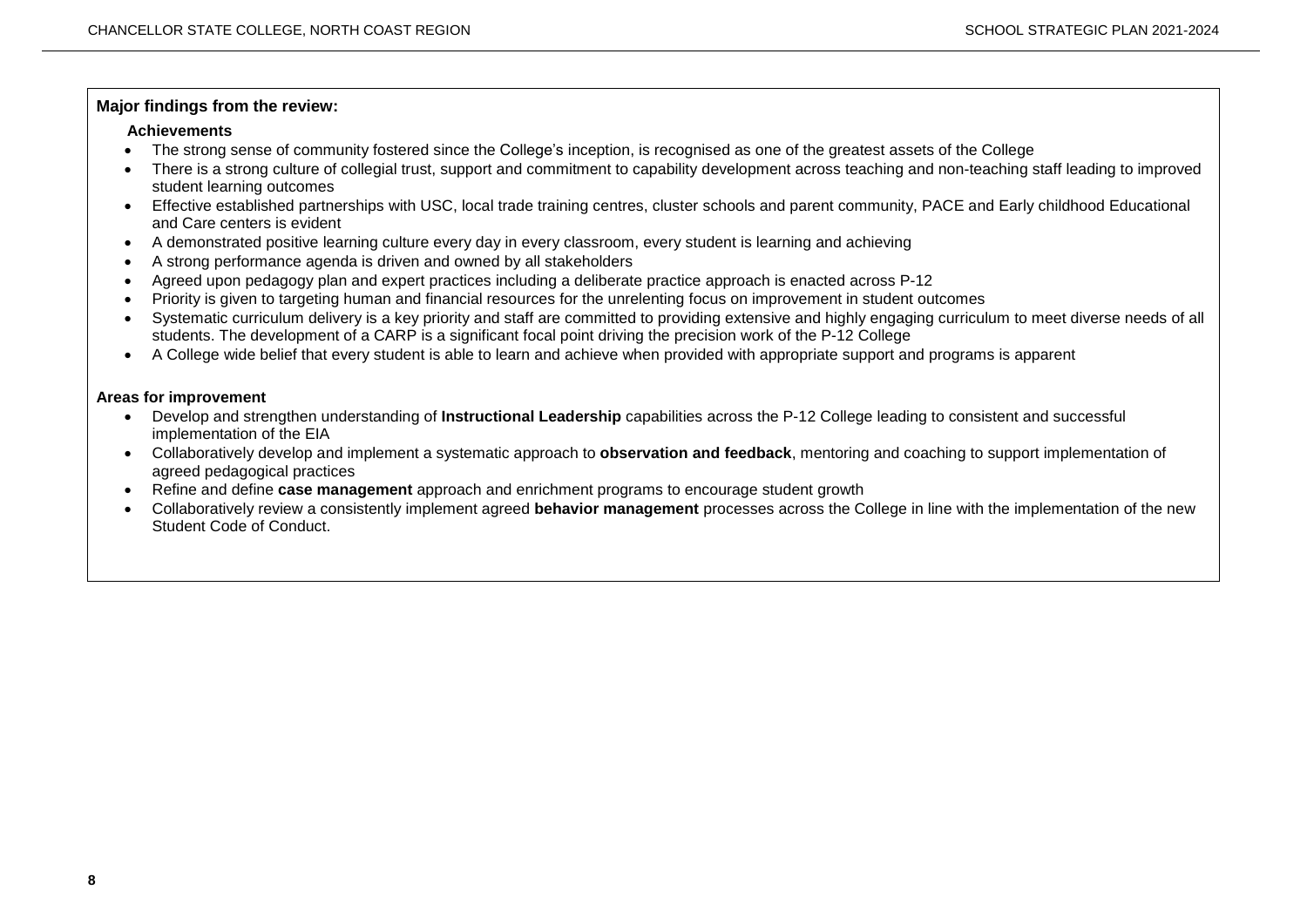## **SECTION 3 THE SCHOOL CONTEXT**

# **CURRICULUM**

#### *Curriculum P – 10*

Our current curriculum is a combination of National and State curricula. Starting in 2012, there has been a staged introduction of a National Curriculum and Chancellor students are participating in Learning Experiences based on both curricula. Currently, Mathematics, English, Science and Humanities, Creative Industries, HPE, Technology and LOTE are drawn from the National Curriculum. These subject areas are designed into Units that provide a rich context and purpose for learning and have their core focus on the seven general capabilities including literacy, numeracy, ICT and critical and creative thinking.

#### *Curriculum 11 – 12*

Curriculum in the Senior Secondary has been designed to allow maximum flexibility in the study options of our students. Students are able to build on the experiences of the Junior Secondary Units of Excellence by choosing specific subjects in to the Senior School. Subject offerings are outlined in full detail in the Subject Selection handbook.

But included faculties of:

- English
- Humanities
- Global Schooling
- Mathematics
- Science
- Creative Industries
- **Technology**
- Enterprise and Innovation
- Health and Performance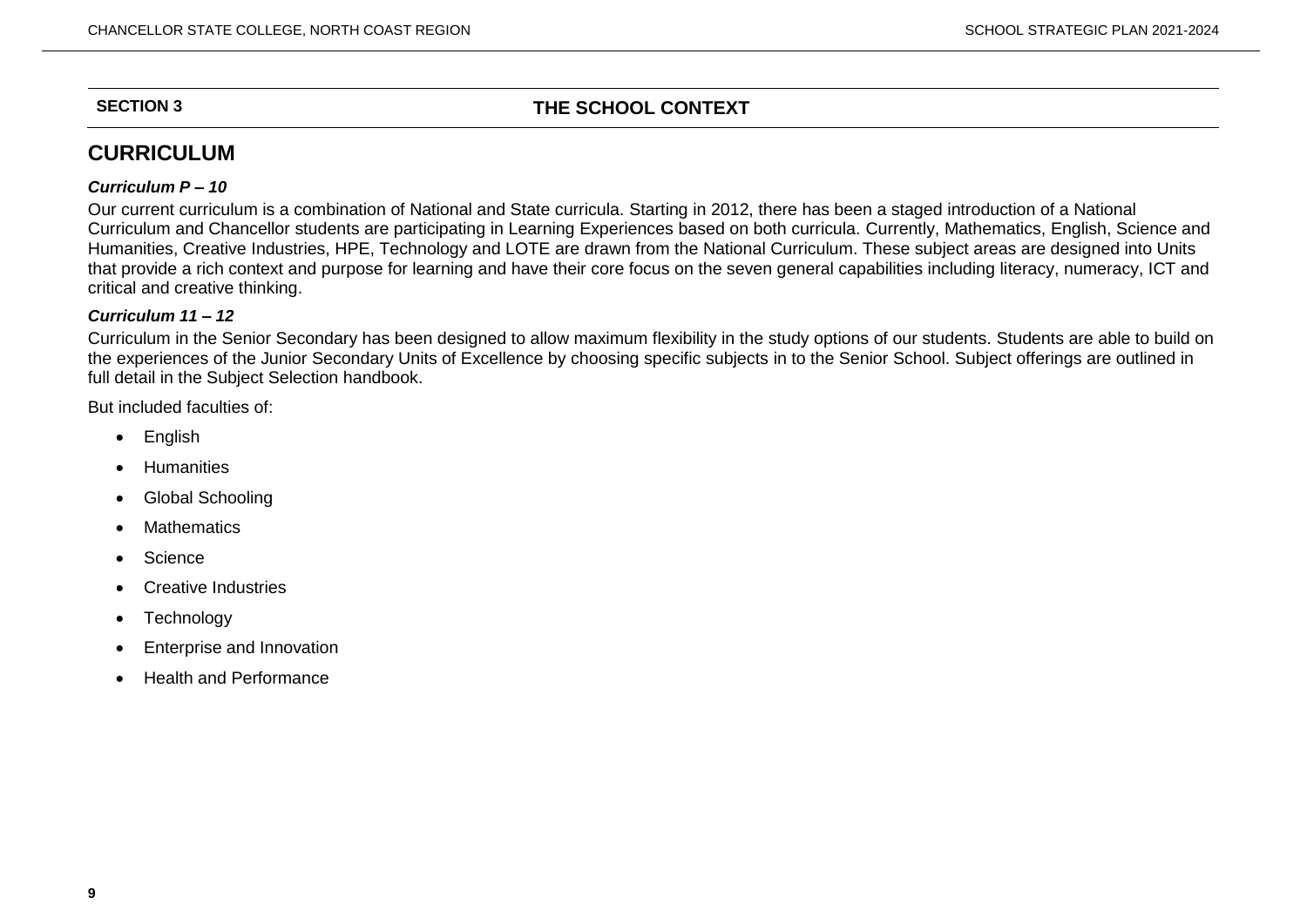#### *Specialist Subjects*

### **LOTE**

Students from Years 3 – 8 receive specialist lessons which encourage understanding the language and culture of another country. Students study **Japanese** from Year 3 – 8. Students in Years 9 – 12 may elect to continue their studies in LOTE as an option.

#### **Music**

All students (P – 6) receive a weekly music lesson from the music specialist teacher. From Year 7 – 12, students can choose to study music though ELOs and Electives.

#### **Instrumental Music**

String instruments are available for children from Year 3. Wind and percussion instruments are available from Year 5. Entry into this program is determined by student interest, aptitude and the availability of instruments. Students who have their own instruments may join the program. When an appropriate standard is achieved, students will be invited to join one of the following College ensembles – Concert Band, Wind Symphony, Stage Band or Orchestra.

Our Instrumental Music students perform annually at a variety of College and community functions, competitions and events. Additionally, every two years, students have the opportunity to participate in a music tour.

#### **Choir**

Interested students are invited to join the College choirs. These choirs perform at College events and celebrations.

#### **Sport and Physical Education**

*Carnivals:*

Our College community also embraces Athletics Sports Carnivals, Cross Countries, Swimming Carnivals and leadership challenge days. These events foster participation, School/house spirit, community spirit/challenge and learning in a different environment. We encourage parent/guardian support for these programs.

#### PRIMARY CAMPUS

All students receive a weekly physical education lesson. An additional 30 minutes of physical activity (Smart Moves) is conducted on the remaining 4 days of the week, as appropriate.

#### *Swimming:*

Swimming lessons are held for all students in Term 4. Instructors teach children in ability groups.

#### *Year 6 Sport:*

Students in this year level are involved in an inter-school program in a variety of winter sports including football, tennis, basketball, soccer and netball. They also participate in an aquatic and recreational sports program during the year.

### SECONDARY CAMPUS

### *Health and Wellbeing (Junior Secondary):*

Health and Wellbeing recognises and addresses the inclusion of physical activity, physical education, sport, health, personal development and skill acquisition as integral to the Chancellor State College curriculum and the students' personal growth.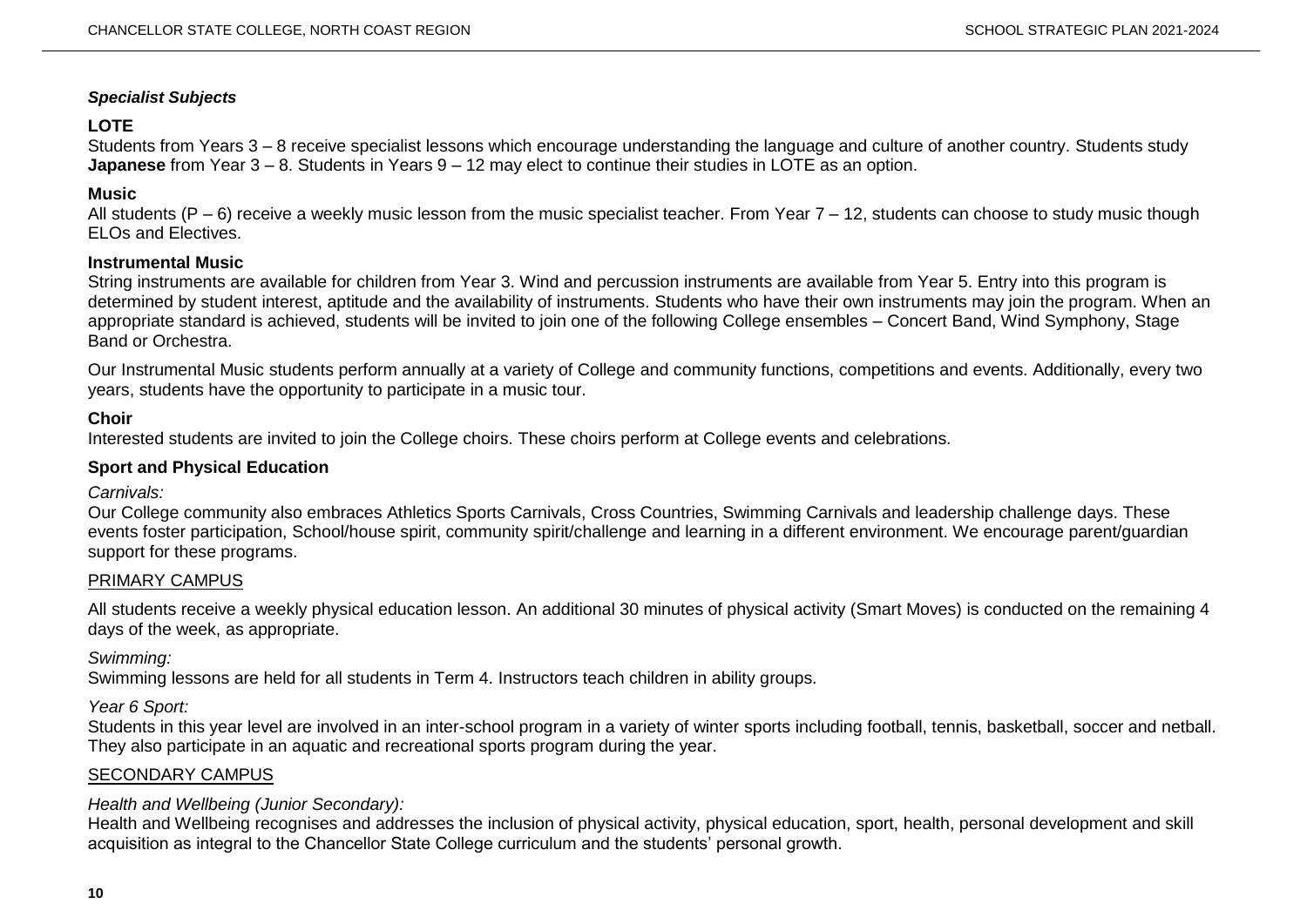*Sport:*

Sport is part of our College curriculum. It is linked to life learning, healthy lifestyles and wellbeing of individuals. Throughout the year students are involved in Interschool Sporting events, organised sport and recreational programs (Wednesday for Year 7/8 and Thursday for Year 9). There are also a wide range of Interschool Sporting teams that students can participate in. These are usually played in the afternoons and evenings once a week for a season. In addition to this, there are opportunities for students to be involved in full day carnivals and special events throughout the year.

#### For Year 10's this is a Certificate in FSK.

In Years 11 and 12, students work through an extensive Essential Learning Program designed to assist students meet the demands of senior assessment. The programs are designed to match the study pathway chosen with Vocational students engaging in work readiness programs while OP eligible students focus on the Queensland Core Skills test.

## *Reporting Student Progress*

Written reports are completed at the end of Term One (Secondary students) and at the end of each semester – in June and December.

Student Performance Interviews to discuss student progress are arranged twice per year. These interviews are important as they are an effective way for parents and teachers to work together and provide a valuable opportunity to keep informed of each student's specific needs and achievements. It is expected that all parents attend. Additional interviews occur throughout the year for individual students to support and guide their successful outcomes at any time throughout the year.

## *Senior Education and Training Plans*

The Senior Education and Training Plan is designed to map individual learning pathways through the Senior Phase of Learning. It is mandated that all students complete a plan during Year 10 and lodge it with the Queensland Studies Authority. Chancellor State College begins preparing students for this process during the FSK Certificate Course in Year 10. Each student develops the plan in consultation with parents/guardians, Gener8 teachers and our Student Services staff. It is designed to assist young people make good choices.

# **LEARNING ENVIRONMENT**

### *Student Leadership*

As a College, we value the input of our students into Chancellor life. Across each campus, age appropriate leadership structures are designed to meet the needs of the children.

On the Primary Campus, Year 6 students have the opportunity to nominate and be elected by peers and staff as School Captains, Vice Captains, Sports Captains and Portfolio Captains – Cultural, Environmental, Sport and Community. These Captains make up the Student Council Executive. Each Year 4, 5 and 6 class elect a student to represent the class as a Student Councillor in the areas of Community, Culture, and Environment and Sport (i.e. each class has four Student Councillors). These student councillors join the captains to make up the Student Council for the Primary Campus. Teachers and administrative staff then work with the Student Council on a broad range of issues, activities, events and fundraising.

The Secondary Campus continues the four leadership portfolios – Cultural, Environmental, Sport and Community. Students from each year level team are elected by their peers to be representatives in each of the portfolios. Each year, College Ambassadors are selected through an interview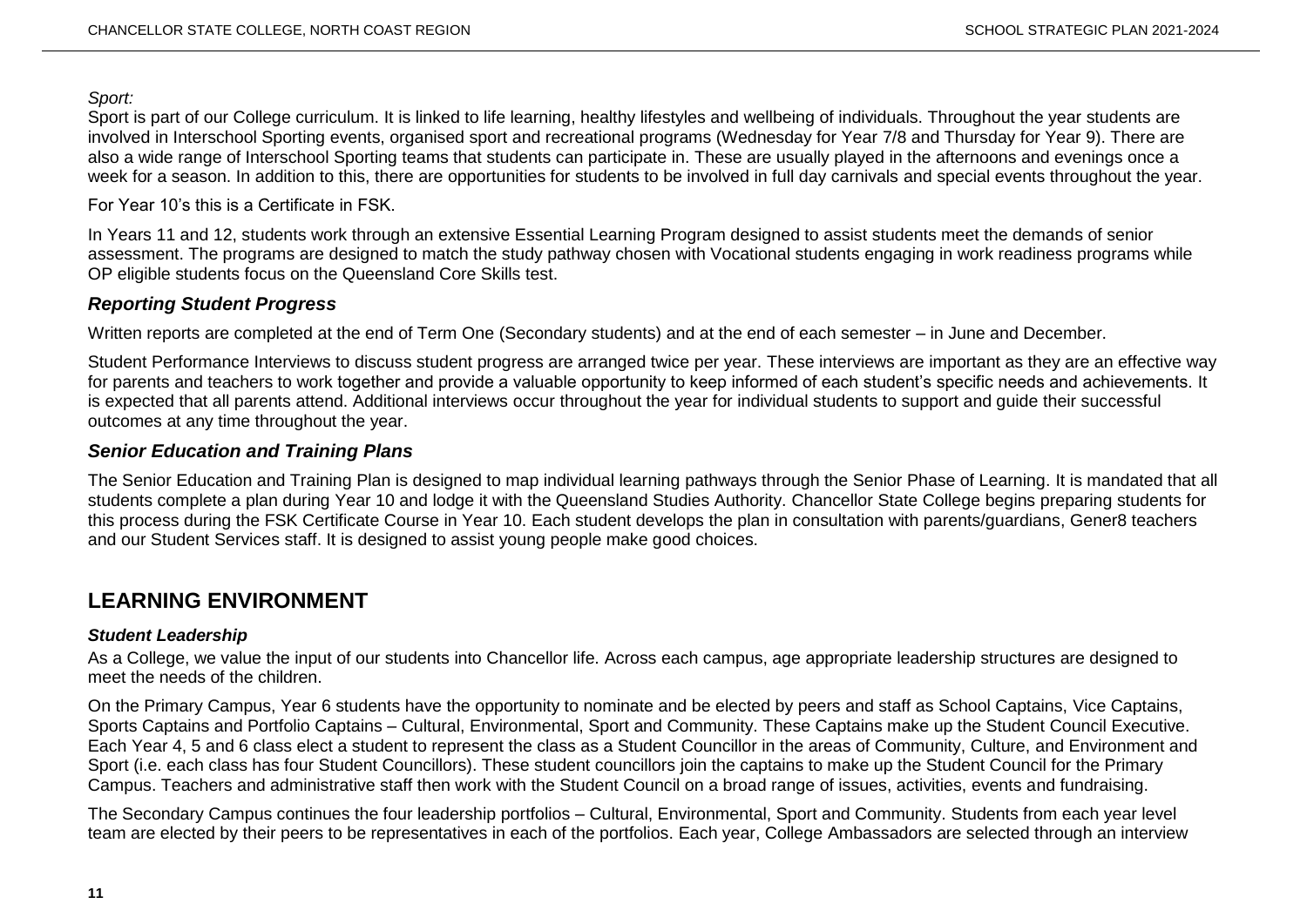process. These are Year 12 leaders who have a 'civic duty' responsibility to support all parts of our College community. Sports House Captains will also be selected to assist the Sports portfolio.

# **SPECIALIST SERVICES**

#### PRIMARY CAMPUS

To support student progress and development, Chancellor State College has access to various onsite and visiting educational specialists. Parent permission for referral, testing or support will be obtained where a teacher considers that a student would benefit from these services. Parents may also request support through the class teacher if they have a specific concern regarding their child's social, emotional or educational needs.

A **Guidance Officer** provides counselling and assessment support three days a week. Students and parents/guardians are welcome to access our Guidance Officer by appointment.

**Enhancement / Support Staff** are based at the Primary Campus designing programs of enrichment or learning support as required and working with students within classrooms and in small groups.

**Special Education Teachers** are based at the Primary Campus for children who have special needs, designing Individual Education Programs and inclusive strategies to best meet individual student needs.

A **Chaplain/s** provides support to students, staff and parents of the College community and is available one day a week.

These specialists work in partnership with parents, classroom teachers, teacher aides and specialist agencies.

#### SECONDARY CAMPUS

Chancellor State College has access to various visiting educational specialists. Parent permission for referral and testing will be obtained where a teacher considers that a student child would benefit from specialist support. Parents/Guardians, teachers and specialists work closely together.

2 **Guidance Officers** are based at the Secondary Campus full-time. The role of the Guidance Officer is to provide counselling and assessment support to students and families. The areas in which we work include:

| <b>Educational Counselling</b> | Study skills, goals development, Education Adjustment Profiles (EAP),<br>psycho educational assessments, special considerations, subject<br>considerations and decision-making. |
|--------------------------------|---------------------------------------------------------------------------------------------------------------------------------------------------------------------------------|
| <b>Career Counselling</b>      | Enhancing student knowledge of job descriptions, career information<br>and vocational direction.                                                                                |
| <b>Personal Counselling</b>    | Conflict resolution, stress and time management, behavioural<br>concerns, grief, mental health issues and personal development.                                                 |

Students and parents/guardians are welcome to access our Guidance Officer by appointment.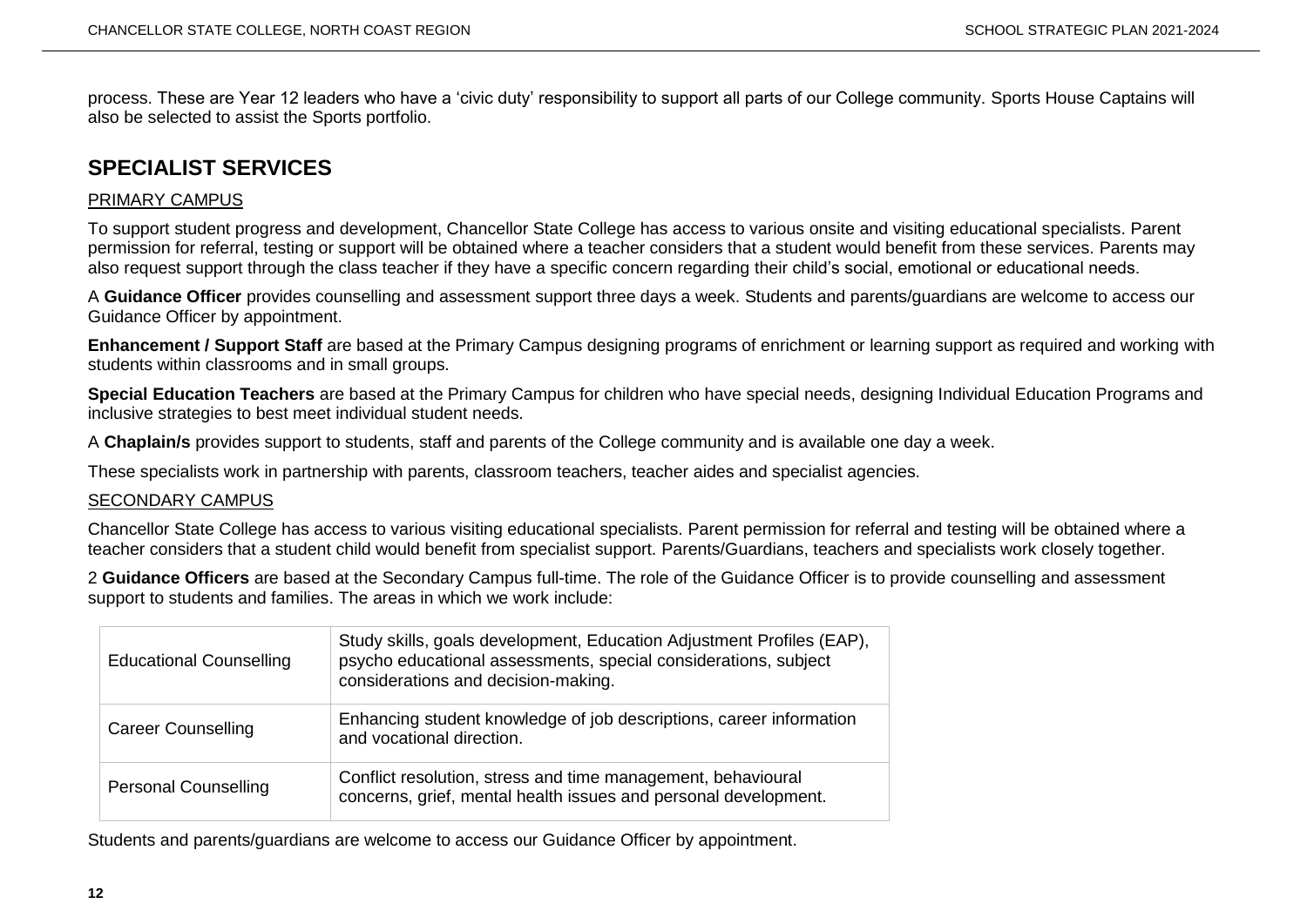**Enhancement Support and Special Education Teachers** are also based at the Secondary Campus. The Enhancement Support Teacher assists students by:

- Working closely with teachers to develop strategies to support student learning
- Designing individual education programs (enrichment and learning support)
- Working in classrooms and on a small group / individual basis

We also access the part-time skills of a **Youth Support Officer,** a **School-based Nurse** and a **School Chaplain**. These services are coordinated through the HOD Student Engagement as we aim to ensure successful engagement of all students.

# **OUR COMMUNITY**

#### *P & C Association*

The College P & C represents one of the many way's parents can become active members of the College community, contributing to its future direction.

The P & C is maintained through a constitution accredited by Education Queensland. With close cooperation from College Administration and staff, the P & C works to develop an optimum learning environment for all students. The P & C supports the College through:

- P & C Activities and Services
- Cafeteria's, Uniform Shop, and Out of Hours Care.
- Funds for purchase of additional facilities and resources
- Memberships of working parties
- Assistance with special College events

#### *Parent Involvement*

We are a College that is owned and loved by its community. Parents are provided with opportunities to be actively involved in their College and experience a sense of ownership and partnership. Opportunities for involvement are promoted through the College newsletter.

Parents are encouraged to keep in close contact with staff regarding student progress. Parent support for College functions, sporting events and classroom volunteers is also encouraged.

#### **College Council**

Functions of the College Council are to:

- Support the Principal in the guided input of the school's strategic direction
- approve plans and policies of the school of a strategic nature, including the annual estimate of revenue and expenditure for the school
- monitor the implementation of the plans, policies and other relevant documents.

Membership of the College Council includes the Executive Principal, P&C President, Deputy Principals, Heads of Department, Guidance Officers and representatives from staff, students and parents of the College. The council also welcomes representatives from its outside partners including the University of Sunshine Coast, TAFE, private providers, consultants, local business and industry members and other P–12 curriculum networks.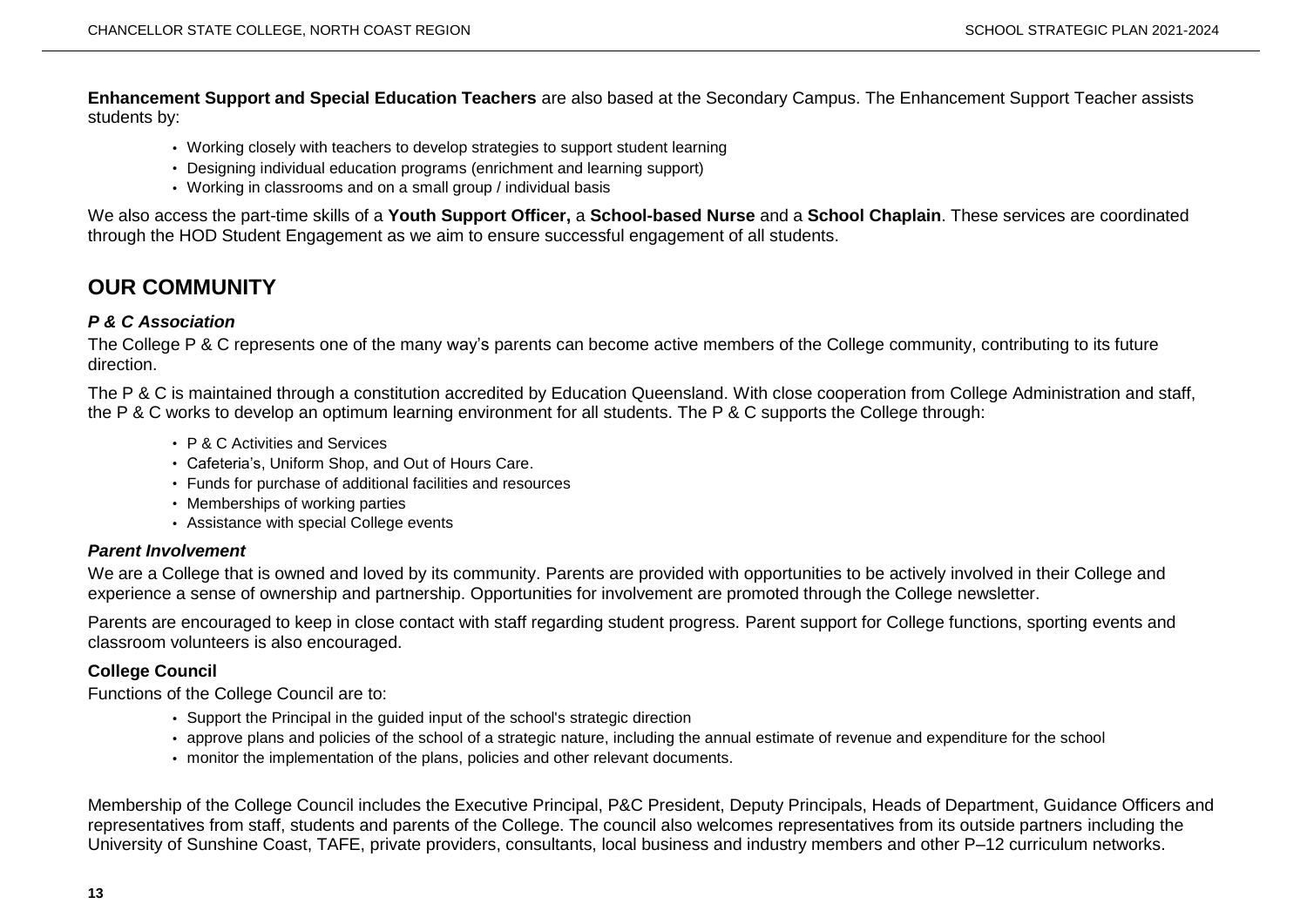## **SECTION 4 SCHOOL STRATEGIC PLAN 2021–2024**

• Strategic Plan – Key Strategies and Measures

The recent report from the School Educational Improvement Unit (EIU) identifies that there are Five key levers to improved performance in schools. These are:

- Instructional leadership
- Observation and feedback strategies
- High Yield strategies
- Deeper differentiation
- Data plan consistency

The 2021–2024 Strategic Plan harnesses these three key elements and is structured through focus on the nine domains of the National School Improvement tool (NSIT)

| KEY          |  |  |  |  |  |  |  |
|--------------|--|--|--|--|--|--|--|
| Embedded     |  |  |  |  |  |  |  |
| Apparent     |  |  |  |  |  |  |  |
| Yet to Begin |  |  |  |  |  |  |  |

| <b>Domain</b><br><b>NSIT</b>              | <b>Strategy</b>                                                                                                                    | <b>Desired outcome</b>                                                                                                                                        | Leadership/<br><b>Responsibility</b>                     | <b>Anticipated</b><br>completion<br>date | <b>Success Measures</b>                                                                                                                                                                                                                               | '21 | '22 | '23 | '24 |
|-------------------------------------------|------------------------------------------------------------------------------------------------------------------------------------|---------------------------------------------------------------------------------------------------------------------------------------------------------------|----------------------------------------------------------|------------------------------------------|-------------------------------------------------------------------------------------------------------------------------------------------------------------------------------------------------------------------------------------------------------|-----|-----|-----|-----|
| <b>Explicit</b><br>improveme<br>nt agenda | Establish a cycle of<br>review to ensure the<br>$P-12$ EIA is<br>communicated,<br>actioned and<br>monitored across<br>the college, | P-12 Alignment of Explicit<br>Improvement Plan<br>Define the roles,<br>responsibilities and key<br>deliverables for all<br>stakeholders in driving the<br>EIA | E team, BOSL,<br>PAT, SLT and<br>program area<br>leaders | Ongoing                                  | Roles and responsibilities of all<br>staff/key stakeholders are clearly<br>communicated and aligned with<br>EQ/College agendas/student's<br>growth. Strategic portfolios have<br>been established to build and<br>prosper from P-12 college alignment |     |     |     |     |
|                                           |                                                                                                                                    |                                                                                                                                                               |                                                          |                                          | Evident within all staff ARP process<br>and governance structure                                                                                                                                                                                      |     |     |     |     |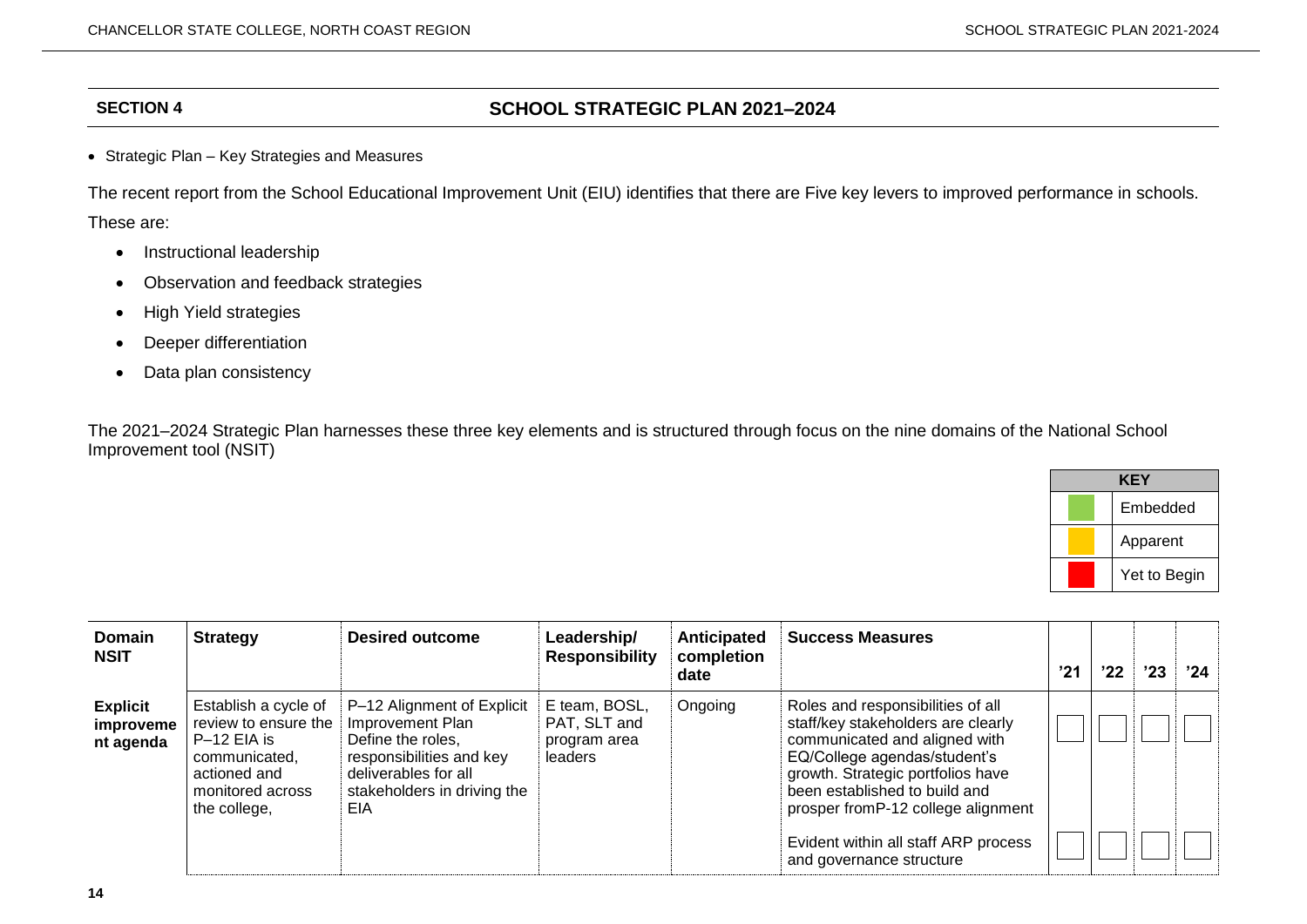| <b>Domain</b><br><b>NSIT</b>                    | <b>Strategy</b>                                                                                                                                                             | <b>Desired outcome</b>                                                                                                                                                                                                                                                                                                                                                                                                                              | Leadership/<br><b>Responsibility</b>                                                 | Anticipated<br>completion  | <b>Success Measures</b>                                                                                                                                                                                                                                                                                                                                |     |     |     |      |
|-------------------------------------------------|-----------------------------------------------------------------------------------------------------------------------------------------------------------------------------|-----------------------------------------------------------------------------------------------------------------------------------------------------------------------------------------------------------------------------------------------------------------------------------------------------------------------------------------------------------------------------------------------------------------------------------------------------|--------------------------------------------------------------------------------------|----------------------------|--------------------------------------------------------------------------------------------------------------------------------------------------------------------------------------------------------------------------------------------------------------------------------------------------------------------------------------------------------|-----|-----|-----|------|
|                                                 | Utilise the National<br>school improvement<br>tool as a basis for<br>reviewing our<br>strategic planning<br>and practice                                                    | The College aligns<br>performance in the 9<br>domains and reflects on<br>progress in the 4Year plan<br>and our AIP annually                                                                                                                                                                                                                                                                                                                         | <b>BOSL</b>                                                                          | date<br>Ongoing            | Progress against the 4-year plan is<br>mapped and shared annually as a<br>minimum<br>Next SIU review will identify<br>progress in the nine domains - in<br>particular key improvement<br>strategies.<br>Targets are met in key performance<br>areas. This will be reviewed annually<br>in line with informing AIP through a<br>"traffic lights "matrix | '21 | '22 | '23 | '24' |
| <b>Analysis</b><br>and<br>discussion<br>of data | Collaboratively<br>develop an<br>approved data<br>plan.                                                                                                                     | A P-12 data plan, is<br>developed collaboratively,<br>and indicates how data will<br>inform teaching practice,<br>school improvement and<br>student outcome<br>improvement.<br>The data plan aligns to the<br>DoE data literacy<br>framework and outlines<br>the data activities that<br>take place, by defining:<br>• which data, when, by<br>whom<br>• how data is stored,<br>shared, accessed,<br>presented, tracked,<br>monitored and reported. | DGG with LCC<br>and other<br>stakeholders                                            | 2021<br>(reviewed<br>2023) | An LCC endorsed data plan. The<br>CSC P-12 data plan, is reviewed<br>collaboratively, and indicates how<br>data will inform teaching practice,<br>school improvement in student<br>learning.                                                                                                                                                           |     |     |     |      |
|                                                 | <b>Develop Data</b><br>Literacy<br>Continue to<br>strengthen teacher<br>capability/processes<br>to analyse student<br>achievement to<br>inform teaching<br>practice that is | Working together to<br>understand and transform<br>data in the context of<br>everyday work, is an<br>effective way to<br>develop our data literacy.<br>Data literate educators,<br>teachers and leaders work<br>ethically with data in ways                                                                                                                                                                                                         | <b>DGG</b><br>Leadership<br>team, SLT, PAT,<br><b>HODs</b><br>Pathway Review<br>Team | 2021- and<br>ongoing       | Develop data literacy in staff,<br>students and community by using<br>data to inform our practice. All<br>teachers can articulate/share with<br>teams/faculties how data has been<br>used to inform pedagogical practices<br>and case management strategies by<br>knowing our students and moving<br>students forward in their learning.               |     |     |     |      |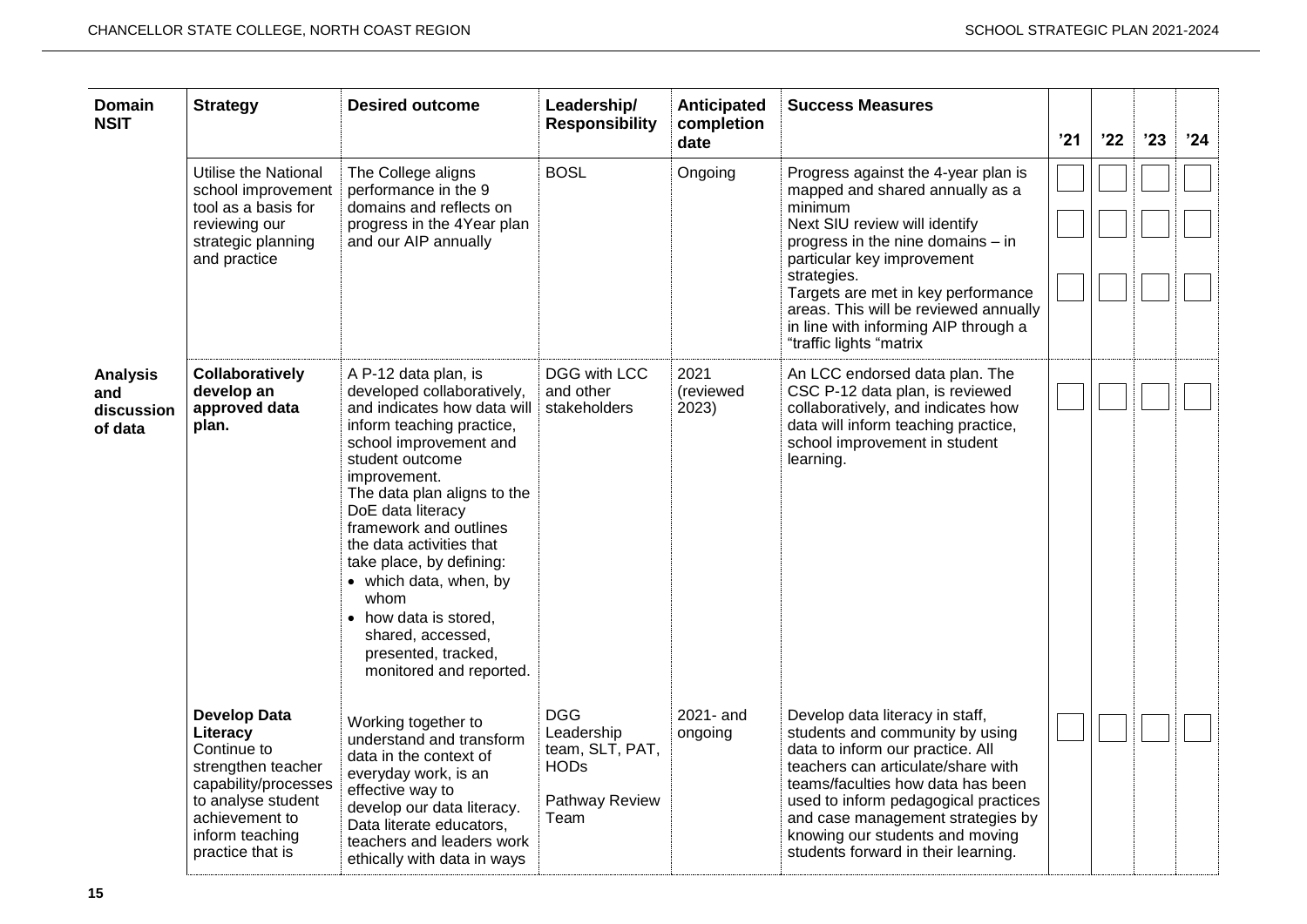| <b>Domain</b><br><b>NSIT</b>              | <b>Strategy</b>                                                                                                                                                                                                                                   | <b>Desired outcome</b>                                                                                                                                                                                                                                                                                                                                                                                        | Leadership/<br><b>Responsibility</b>                                                      | Anticipated<br>completion<br>date | <b>Success Measures</b>                                                                                                                                                                                                                                                                                                                                                                                                                                                                                        | '21 | '22 | '23 | '24 |
|-------------------------------------------|---------------------------------------------------------------------------------------------------------------------------------------------------------------------------------------------------------------------------------------------------|---------------------------------------------------------------------------------------------------------------------------------------------------------------------------------------------------------------------------------------------------------------------------------------------------------------------------------------------------------------------------------------------------------------|-------------------------------------------------------------------------------------------|-----------------------------------|----------------------------------------------------------------------------------------------------------------------------------------------------------------------------------------------------------------------------------------------------------------------------------------------------------------------------------------------------------------------------------------------------------------------------------------------------------------------------------------------------------------|-----|-----|-----|-----|
|                                           | purposeful,<br>collaborative,<br>solution focus,<br>ethical, and<br>inclusive to case<br>manage ongoing<br>student learning and<br>academic goal<br>setting.                                                                                      | described by the<br>professional standards,<br>the CSC AIP (based on<br>the school improvement<br>model)<br>and data plan.                                                                                                                                                                                                                                                                                    | Year level Case<br>managers                                                               |                                   | Data is used to inform resourcing<br>and capability building<br>Evidenced by:<br>Targets are met in key performance<br>data sets - NAPLAN (U2B, relative<br>gain), ATAR, QCE/QCIA, KLA B to A<br>targets, and diagnostics.<br>Student develop data placemats and<br>self-tracking<br>SOS data reflects enhanced staff<br>satisfaction with the use of data to<br>inform practice and student<br>outcomes<br>Opportunities to analyse and<br>curriculum planning using data are<br>evident in meeting schedules |     |     |     |     |
| A culture<br>that<br>promotes<br>learning | Build an authentic<br>collaborative culture<br>at the many<br>opportunities to<br>enhance staff and<br>student success<br>Continue to build<br>and maintain<br>positive and caring<br>relationships<br>between staff,<br>students and<br>parents. | Where there is a<br>consistent and well<br>understood culture that<br>respects and encourages<br>collaboration to move<br>positive outcomes for<br>students academically and<br>socially<br>Where we identify<br>improved engagement,<br>SDA, and calm /supportive<br>environment. Data<br>suggests less staff<br>absence and improved<br>retention and engagement<br>in professional intrinsic<br>motivation | • BOSL<br>• HODs<br>• Coaches<br>• All teachers<br>leading in<br>every learning<br>space. | 2021 and<br>ongoing               | Expert staff leading teams in building<br>staff capability in teaching, learning<br>skills.<br>Student outcomes:<br>$\bullet$ LOA<br>• Behaviour<br>• Attendance<br>SOS data reflects:<br>• staff satisfaction with feedback<br>and support<br>• students articulate satisfaction<br>with feedback<br>Increased opportunities to enhance<br>P-12 curriculum understandings                                                                                                                                     |     |     |     |     |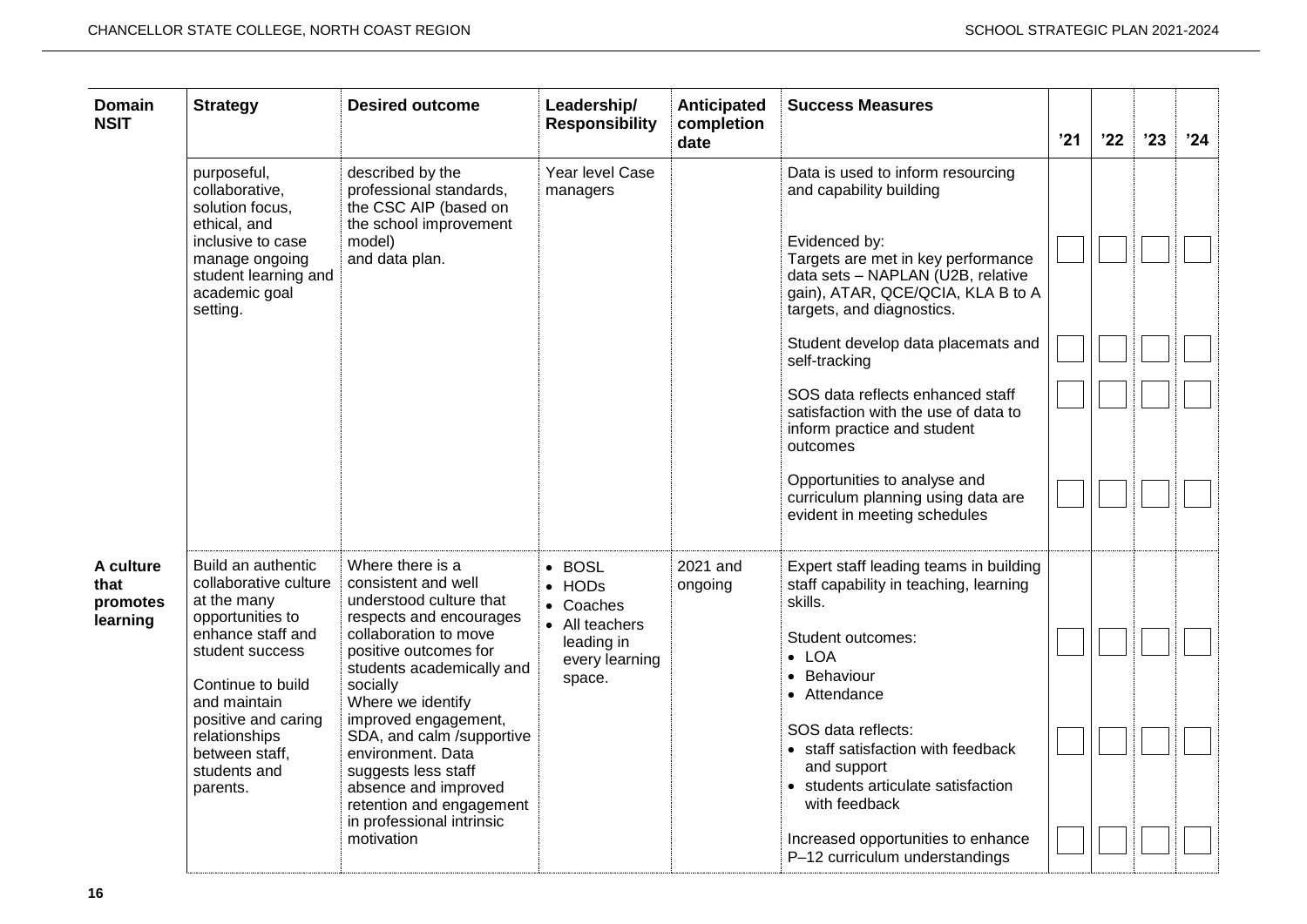| <b>Domain</b><br><b>NSIT</b> | <b>Strategy</b>                                                                                                                                                                                                         | <b>Desired outcome</b>                                                                                                                                                                                                                                                                          | Leadership/<br><b>Responsibility</b> | Anticipated<br>completion<br>date | <b>Success Measures</b>                                                                                                                                                                                                                                        | '21 | '22 | '23 | '24 |
|------------------------------|-------------------------------------------------------------------------------------------------------------------------------------------------------------------------------------------------------------------------|-------------------------------------------------------------------------------------------------------------------------------------------------------------------------------------------------------------------------------------------------------------------------------------------------|--------------------------------------|-----------------------------------|----------------------------------------------------------------------------------------------------------------------------------------------------------------------------------------------------------------------------------------------------------------|-----|-----|-----|-----|
|                              | <b>Building processes</b><br>and structures<br>/plans that maintain<br>a planned<br>investment in the<br>$environment -$<br>engage staff and<br>students in the<br>ownership and<br>planning of their<br>college        | The college works to<br>create an attractive and<br>stimulating physical<br>environment that supports<br>and encourages learning, -<br>innovation, critical thinking<br>and independent resilient<br>students. This then<br>requires abuilding a sense<br>of belonging and<br>ownership by all. |                                      |                                   | (e.g. key junctures and transitions<br>within & across the College)<br>• Build opportunities for staff,<br>students and parents to develop<br>skills that address MHW - e.g.<br>create surveys to collect and<br>action appropriate support. (pre<br>and post) |     |     |     |     |
|                              | Implement<br>programs and<br>operational<br>functions that build<br>and guide a strong<br>collegial culture of<br>mutual trust and<br>support among<br>teachers and school<br>leaders to<br>continually improve<br>MHW. | Creation of a safe,<br>respectful environment<br>that is safe, tolerant and<br>inclusive.<br>Embedding MY J into<br>HWB elements within core<br>learning areas                                                                                                                                  |                                      |                                   |                                                                                                                                                                                                                                                                |     |     |     |     |
|                              | Provide authentic<br>productive<br>partnerships with<br>parents in the<br>learning and<br>wellbeing.                                                                                                                    | Managing successful<br>promotion of student   outcomes for all students                                                                                                                                                                                                                         |                                      |                                   |                                                                                                                                                                                                                                                                |     |     |     |     |
|                              | <b>Building teacher</b><br>capability through<br>effective PLC's-<br>Also sharing Expert<br>teams between<br>campuses,                                                                                                  | $AP - 12$ philosophy that<br>identifies the value of<br>using and spreading skills,<br>ideas and information                                                                                                                                                                                    |                                      |                                   |                                                                                                                                                                                                                                                                |     |     |     |     |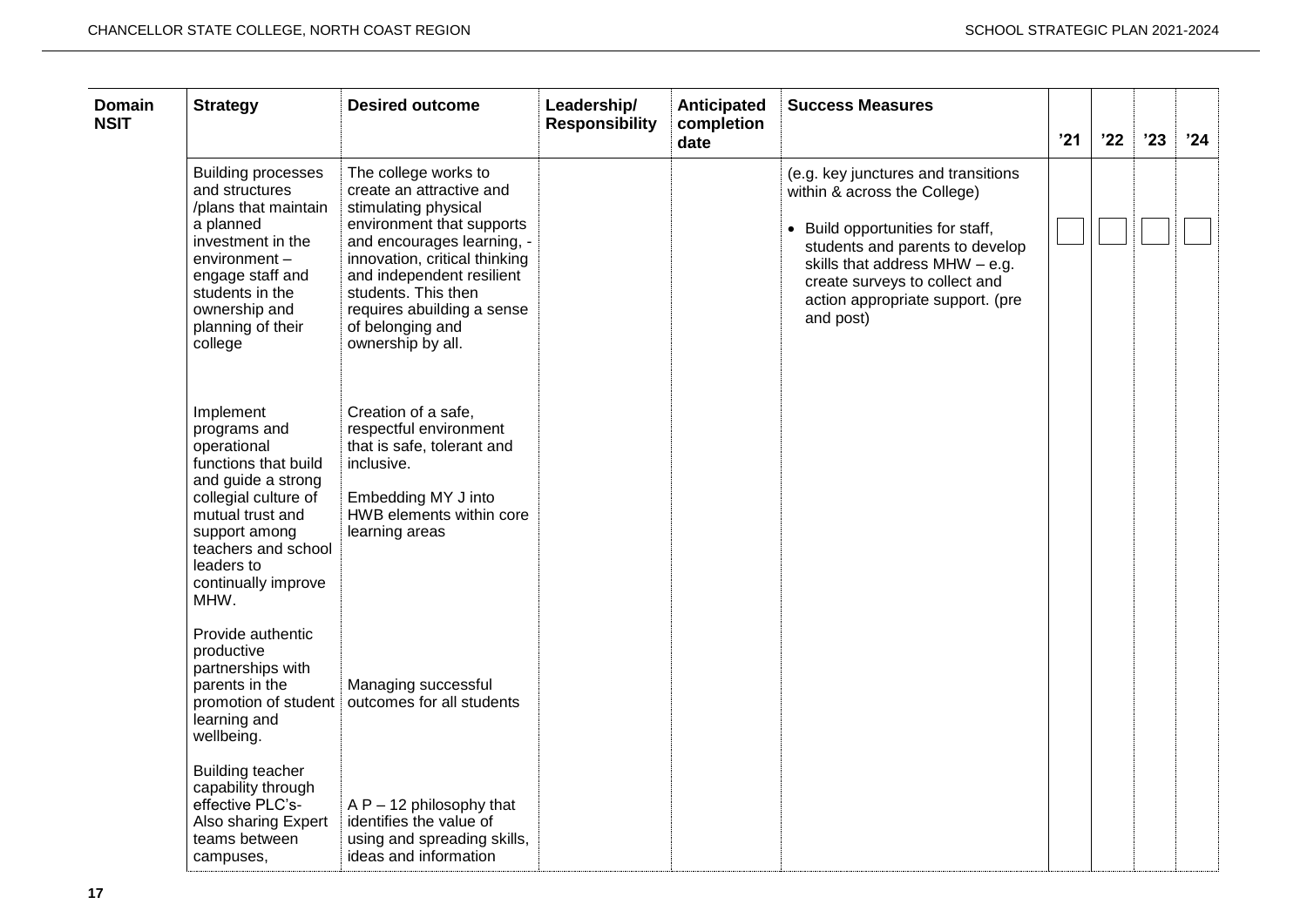| <b>Domain</b><br><b>NSIT</b>                     | <b>Strategy</b>                                                                                                                                                                                                                                                                                                                                                                                        | <b>Desired outcome</b>                                                                                                                                                                                                                                                                                                                                                                   | Leadership/<br><b>Responsibility</b>                                                                                                                                           | Anticipated<br>completion<br>date | <b>Success Measures</b>                                                                                                                                                                                                                      | '21 | '22 | '23 | '24 |
|--------------------------------------------------|--------------------------------------------------------------------------------------------------------------------------------------------------------------------------------------------------------------------------------------------------------------------------------------------------------------------------------------------------------------------------------------------------------|------------------------------------------------------------------------------------------------------------------------------------------------------------------------------------------------------------------------------------------------------------------------------------------------------------------------------------------------------------------------------------------|--------------------------------------------------------------------------------------------------------------------------------------------------------------------------------|-----------------------------------|----------------------------------------------------------------------------------------------------------------------------------------------------------------------------------------------------------------------------------------------|-----|-----|-----|-----|
| <b>Targeted</b><br>use of<br>school<br>resources | Ensure Budget is<br>aligned to<br>curriculum plan, HR<br>plan, Workforce<br>Plan, Facilities and<br>identified College<br>priorities e.g. PD,<br>APR and HWB<br>Monitor the targeted<br>use of resources<br>and programs to<br>ensure that there<br>are improving<br>outcomes for<br>students.<br>Review the budget,<br>workforce plan and<br>Facilities plan<br>annually to meet<br>changing demands. | College expenditure is<br>aligned to identified<br>college priorities, e.g. PD,<br>Diverse Learners,<br>Aboriginal and Torres<br>Strait Islander, EALD,<br>ESFP, Digital pedagogies,<br>5-year Facility plan<br><b>Review Joint Facility</b><br>Usage with USC<br>Create more staff<br>involvement in stakeholder<br>groups and planning to<br>ensure transparency and<br>sustainability | E Team<br><b>BOSL</b><br>(Strategic teams)<br><b>ICT</b> committee<br><b>Budget</b><br>committee<br><b>Facilities</b><br>committee<br>Coaches<br>Committees<br>College Council | Ongoing                           | <b>Budget</b><br>Workforce Plan<br><b>Facilities Plan</b><br>College resourcing caters for all<br>students/staff needs (inclusive<br>practices)<br>Targets in key data sets- e.g. writing<br>on PC, Reading/Research in Middle<br>secondary. |     |     |     |     |
| An expert<br>teaching<br>team                    | <b>Build the</b><br>instructional<br>leadership<br>capabilities of<br>College leaders to<br>develop teacher<br>capability in<br>implementing the<br>agreed upon<br>expected practices<br>(ASoT, HRLTP,<br>ESCM)                                                                                                                                                                                        | Develop and implement a<br>formal, college-wide<br>observation, coaching and<br>feedback process aligned<br>to College priorities<br>Leaders as<br>'knowledgeable others' in<br>leading feedback and<br>coaching conversations<br>with teams                                                                                                                                             | BOSL, SLT, PLT                                                                                                                                                                 | Ongoing                           | SOS/SORD data targets are met or<br>exceeded<br>SIU review<br>Faculty/Team/Individual goal<br>setting/review process, including<br>documentation of minutes and line<br>management processes.                                                |     |     |     |     |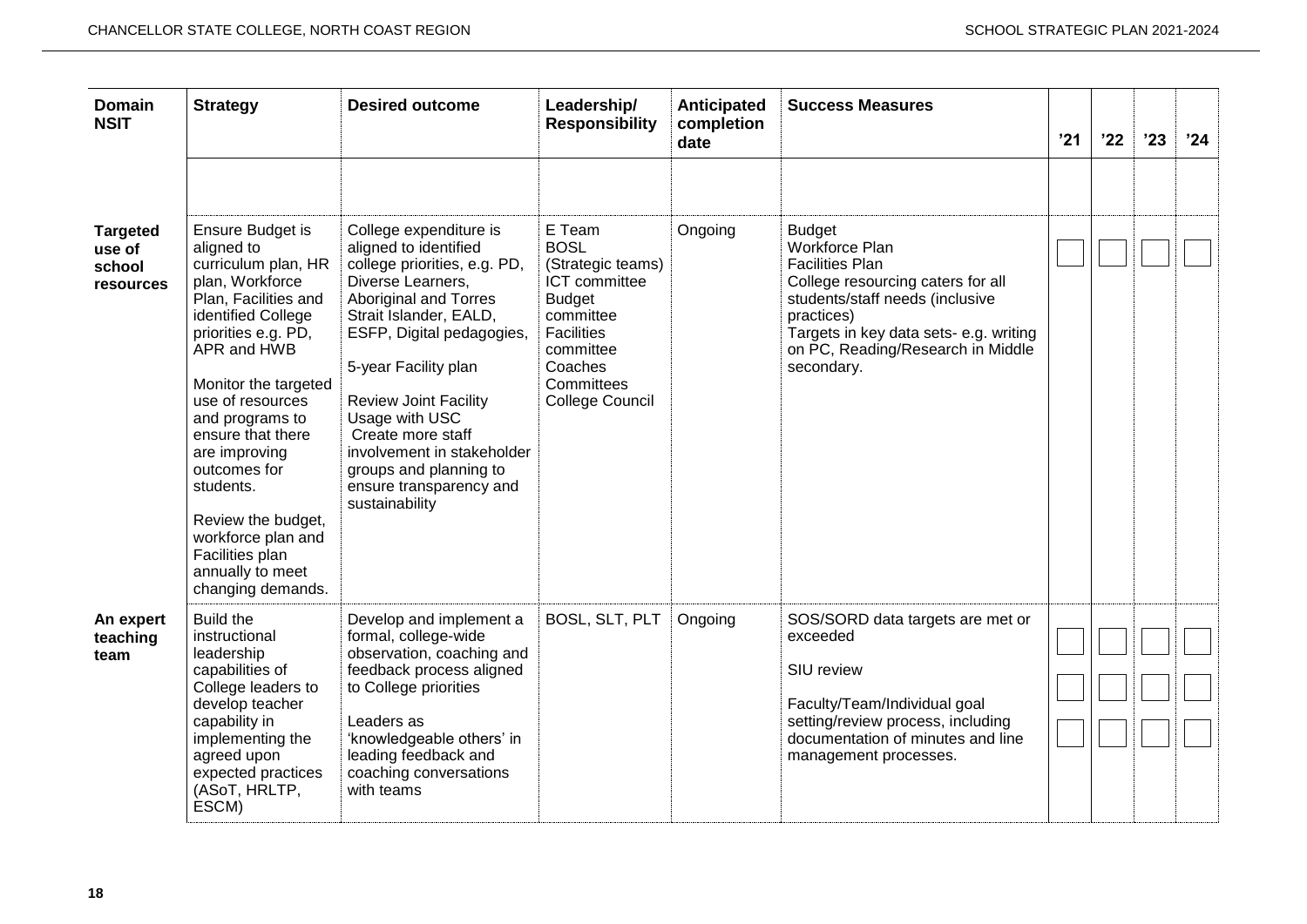| <b>Domain</b><br><b>NSIT</b>                | <b>Strategy</b>                                                                                                                                                                                                                                                                                                                                                                   | <b>Desired outcome</b>                                                                                                                                                                                                                                                                                                                                                                  | Leadership/<br><b>Responsibility</b>                                    | Anticipated<br>completion<br>date | <b>Success Measures</b>                                                                                                                                                                                                                                                                                                                                                                                                                                                                            | '21 | '22 | '23 | '24 |
|---------------------------------------------|-----------------------------------------------------------------------------------------------------------------------------------------------------------------------------------------------------------------------------------------------------------------------------------------------------------------------------------------------------------------------------------|-----------------------------------------------------------------------------------------------------------------------------------------------------------------------------------------------------------------------------------------------------------------------------------------------------------------------------------------------------------------------------------------|-------------------------------------------------------------------------|-----------------------------------|----------------------------------------------------------------------------------------------------------------------------------------------------------------------------------------------------------------------------------------------------------------------------------------------------------------------------------------------------------------------------------------------------------------------------------------------------------------------------------------------------|-----|-----|-----|-----|
|                                             | <b>Build the</b><br>instructional<br>leadership<br>capabilities of all<br>teachers to develop<br>capability in<br>implementing<br>agreed upon<br>expected practices<br>(ASoT, HRLTP,<br>ESCM)<br>The college<br>provides meaningful<br>opportunities and<br>networks / PLCs<br>that ensure<br><b>Teachers</b><br>continuous<br>improvement – for<br>self, peers, and<br>students. | Alignment of APR process<br>with DET/College/Team<br>goals to provide<br>opportunities during<br>meeting time for all staff to<br>improve practice<br>Teachers are provided<br>with strategic and targeted<br>feedback against personal<br>and College priorities.<br>Teachers are provided<br>with opportunities to<br>develop skills with<br>colleagues to build overall<br>capacity. | PLT, SLT                                                                | Ongoing                           | Evidence of sharing/discussing<br>within teams including pedagogy and<br>evidence-based planning.<br>Students can articulate their learning<br>progress linked to explicit teaching<br>Systematic goal setting and<br>feedback for staff including<br>observational rounds and targeted,<br>individualised feedback<br>Teachers within teams are setting<br>Goals (through College/ Campus/<br>Team goal setting), agreeing on<br>common strategies to achieve these<br>and reflecting on progress |     |     |     |     |
| <b>Systematic</b><br>curriculum<br>delivery | Continue to build<br>the capability of<br>curriculum leaders<br>and teachers to<br>lead/implement the<br>development of<br>quality curriculum,<br>assessment and<br>moderation through<br>structured<br>collaborative time.                                                                                                                                                       | Staff have a deep<br>understanding of all<br>aspects of the Australian/<br>Queensland Curriculum<br>Promote strategies for all<br>teachers to collaboratively<br>plan the development of<br>quality and aligned<br>curriculum, assessment<br>and moderation<br>Processes and procedures<br>established to<br>systematically quality<br>assure enacted curriculum                        | Leadership<br>team, CGG and<br>program<br>leaders/HODs/H<br><b>OSES</b> | Ongoing                           | Evidence of increased opportunities<br>for collaborative planning and<br>vertical curriculum experience<br>Staff understand all aspects of the<br>Australian Curriculum<br><b>Curriculum Leaders and Teachers</b><br>lead and implement quality<br>curriculum, assessment and<br>moderation<br>Clearly documented whole-school<br>plan for curriculum delivery that is<br>aligned with Australian curriculum<br>and reviewed annually                                                              |     |     |     |     |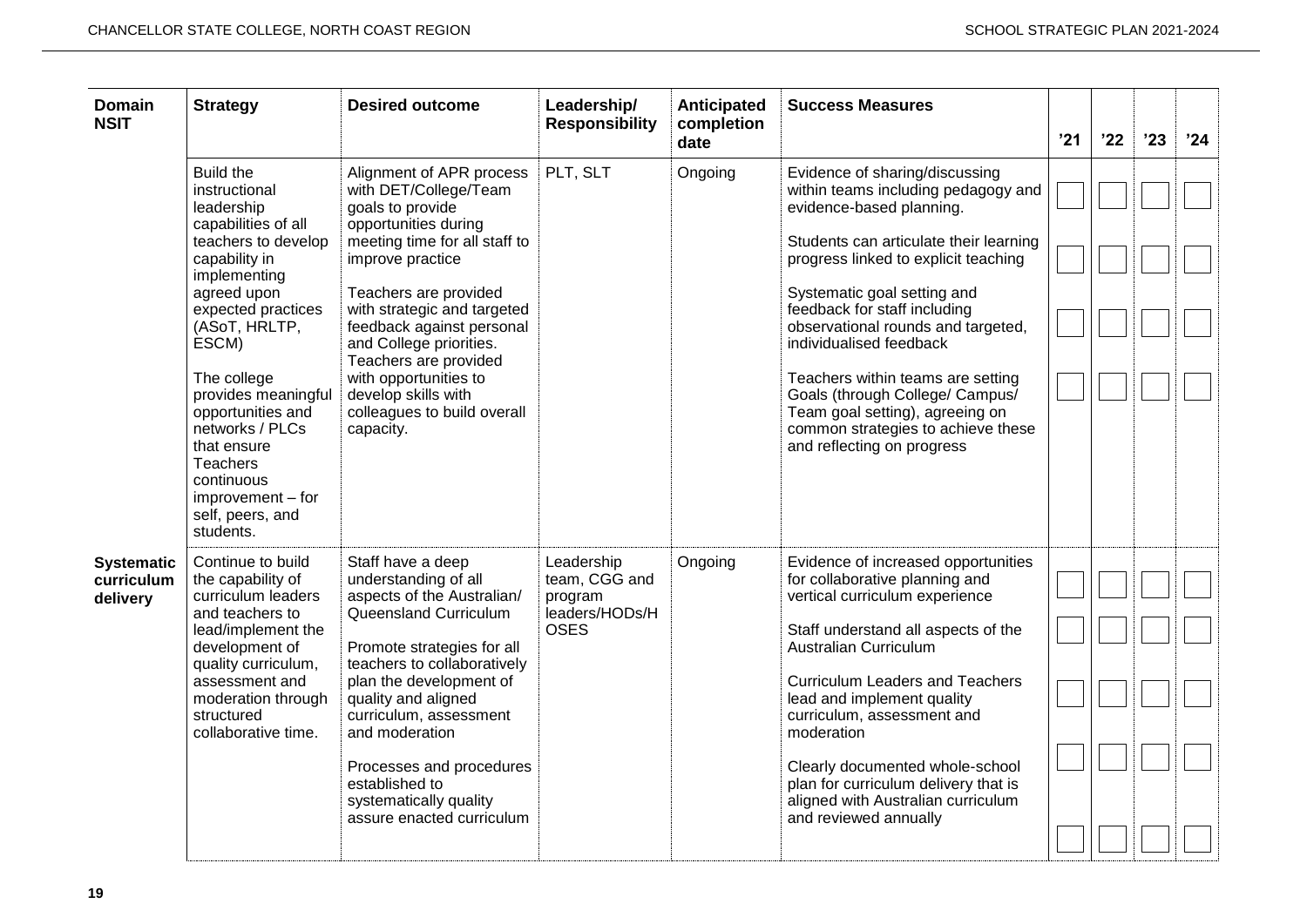| Domain<br><b>NSIT</b>              | <b>Strategy</b>                                                                                                                                     | <b>Desired outcome</b>                                                                                                                                                                                                                                                                                                                         | Leadership/<br><b>Responsibility</b>                                    | Anticipated<br>completion<br>date | <b>Success Measures</b>                                                                                                                                                                                                                                                                                                                                        | '21 | '22 | '23 | '24 |
|------------------------------------|-----------------------------------------------------------------------------------------------------------------------------------------------------|------------------------------------------------------------------------------------------------------------------------------------------------------------------------------------------------------------------------------------------------------------------------------------------------------------------------------------------------|-------------------------------------------------------------------------|-----------------------------------|----------------------------------------------------------------------------------------------------------------------------------------------------------------------------------------------------------------------------------------------------------------------------------------------------------------------------------------------------------------|-----|-----|-----|-----|
|                                    |                                                                                                                                                     | Continue to develop,<br>implement and review<br>innovative pathways for<br>ATAR and VET senior<br>students to maximise<br>student engagement and<br>exit opportunities<br>Electives (Yrs. 7-10)<br>biannually reviewed to<br>ensure the embedding of<br>critical thinking and HOT<br>skills in units of work and<br>aligned to senior subjects |                                                                         |                                   | Targets in KLA performance, senior<br>exit data and external measures are<br>met<br><b>Curriculum Review committee</b><br>review pathway opportunities for<br>students<br>Timetabled collaborative line-of-sight<br>planning occur every semester to<br>assure alignment of electives and<br>embedding of critical thinking and<br>HOT skills in units of work |     |     |     |     |
|                                    | Implement quality<br>assurance protocols<br>to ensure alignment<br>of curriculum and<br>the systematic<br>delivery of<br>pedagogy and<br>assessment | Processes to review<br>vertical alignment of all P-<br>12 units of work and<br>assessment                                                                                                                                                                                                                                                      | Leadership<br>team, CGG and<br>program<br>leaders/HODs/H<br><b>OSES</b> | Ongoing                           | Curriculum Plan shows vertical<br>alignment and is regularly reviewed<br>to ensure it is guaranteed and viable<br>Smooth transition for students<br>moving between year level<br>curriculum                                                                                                                                                                    |     |     |     |     |
|                                    | Embed P-12<br>literacy approach                                                                                                                     | A structured approach to<br>the teaching of literacy is<br>evident in planning and<br>delivery across P-12                                                                                                                                                                                                                                     | Leadership<br>team, CGG and<br>program<br>leaders/HODs/H<br><b>OSES</b> | Ongoing                           | Seamless P-12 approach with<br>Literacy agendas via key leaders<br>within every year level<br>Teachers trialling, implementing and<br>embedding activities                                                                                                                                                                                                     |     |     |     |     |
|                                    | Embed P-12<br>numeracy approach                                                                                                                     | A structured approach to<br>the teaching of numeracy<br>is evident in planning and<br>delivery across P-12                                                                                                                                                                                                                                     | Leadership<br>team, CGG and<br>program<br>leaders/HODs/H<br><b>OSES</b> | Ongoing                           | Seamless P-12 approach with<br>Numeracy agendas via key leaders<br>within every year level<br>Teachers trialling and implementing<br>activities                                                                                                                                                                                                                |     |     |     |     |
| <b>Differentiat</b><br>ed teaching | Embed the "whole<br>school" support<br>model across the                                                                                             | Provide opportunities for<br>support staff to<br>collaboratively plan, teach,                                                                                                                                                                                                                                                                  | Leadership<br>team, CGG and                                             | Ongoing                           | Assessment written at ICP levels/<br>planning to support PLPs                                                                                                                                                                                                                                                                                                  |     |     |     |     |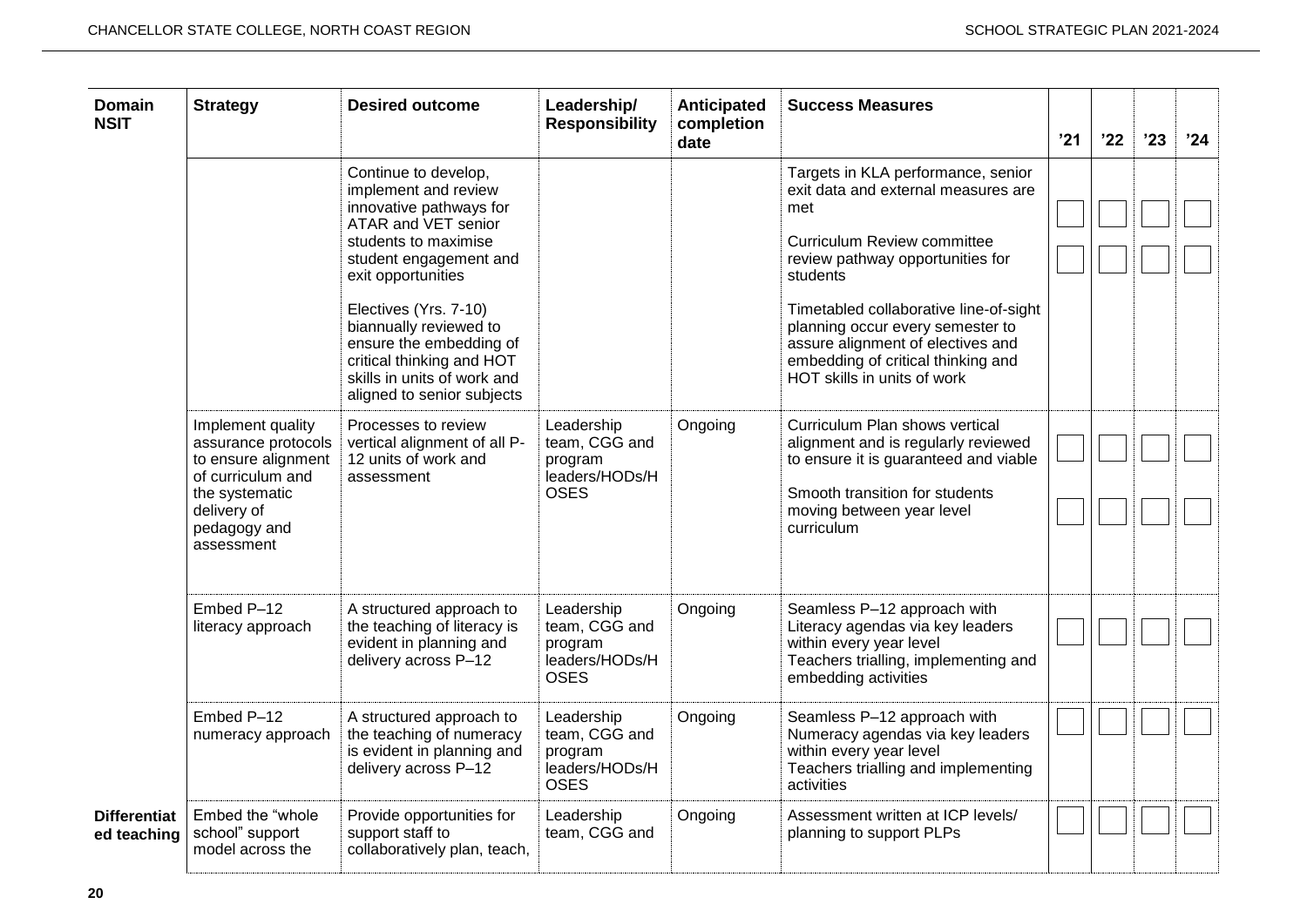| <b>Domain</b><br><b>NSIT</b> | <b>Strategy</b>                                                                                                                                                                                                                          | <b>Desired outcome</b>                                                                                                                                                                                                                                                                                                                                                                                                                                                                                                                                                                                                                                                                                | Leadership/<br><b>Responsibility</b>                                                                                                       | Anticipated<br>completion<br>date | <b>Success Measures</b>                                                                                                                                                                                                                                                                                                                                                                                                                                                                                            | '21 | '22 | '23 | '24 |
|------------------------------|------------------------------------------------------------------------------------------------------------------------------------------------------------------------------------------------------------------------------------------|-------------------------------------------------------------------------------------------------------------------------------------------------------------------------------------------------------------------------------------------------------------------------------------------------------------------------------------------------------------------------------------------------------------------------------------------------------------------------------------------------------------------------------------------------------------------------------------------------------------------------------------------------------------------------------------------------------|--------------------------------------------------------------------------------------------------------------------------------------------|-----------------------------------|--------------------------------------------------------------------------------------------------------------------------------------------------------------------------------------------------------------------------------------------------------------------------------------------------------------------------------------------------------------------------------------------------------------------------------------------------------------------------------------------------------------------|-----|-----|-----|-----|
| and<br>learning              | College including<br>enhancing the<br>capacity of teachers<br>to lead professional<br>teams in their<br>classrooms.                                                                                                                      | assess and make<br>adjustments to student<br>programs                                                                                                                                                                                                                                                                                                                                                                                                                                                                                                                                                                                                                                                 | program<br>leaders/HODs<br>/HOSES                                                                                                          |                                   |                                                                                                                                                                                                                                                                                                                                                                                                                                                                                                                    |     |     |     |     |
|                              | <b>Building</b><br>collaborative teams engaged and<br>and<br>teacher<br>knowledge<br>of<br>evidence based high<br>yield strategies:<br>• data & pedagogy<br>in order to<br>provide seamless<br>transitions<br>(vertical &<br>horizontal) | All students (P-12)<br>demonstrating growth in<br>learning.<br>• Shared accountability of<br>growth with teachers<br>and support staff.<br>Through high yield<br>Scaffolding tools<br>• High reliability reading<br>strategies<br>• Changes to process,<br>product & environment<br>• Case management<br>approach across teams<br>(a formal monitoring<br>process exists)<br>• Formal & agreed<br>identification access for<br>identifying students P-<br>12 (QCIA extension,<br>ICP)<br>• Targeted Opportunities<br>for;<br>All staff to collaboratively<br>plan, teach, assess and<br>make adjustments to<br>student programs via the<br>case management<br>process and build T and<br>Lstrategies, | • Leadership<br>teams (both<br>campuses)<br>$\bullet$ CGG<br>• Program<br>leaders<br>$\bullet$ HODs<br>• HOSES<br>• AVTs<br>$\bullet$ SLPs | Ongoing<br>Ongoing<br>Ongoing     | Students have demonstrated growth<br>(targets met)<br>Staff are tracking growth across<br>• ICP levels:<br>• Upward trends in STDC<br>• LOA data<br>• NAPLAN<br>• Diagnostic tests<br>Teachers are routinely engaged in<br>reviewing student data (becomes part<br>of their teaching repertoire)<br>Students exiting with a QCE/QCIA<br><b>AARA</b><br>Vet Attainment<br>All staff contribute and engage with<br>the PLPs<br>PLPs are reviewed each term<br>PLPS are evident for students in<br>extension classes. |     |     |     |     |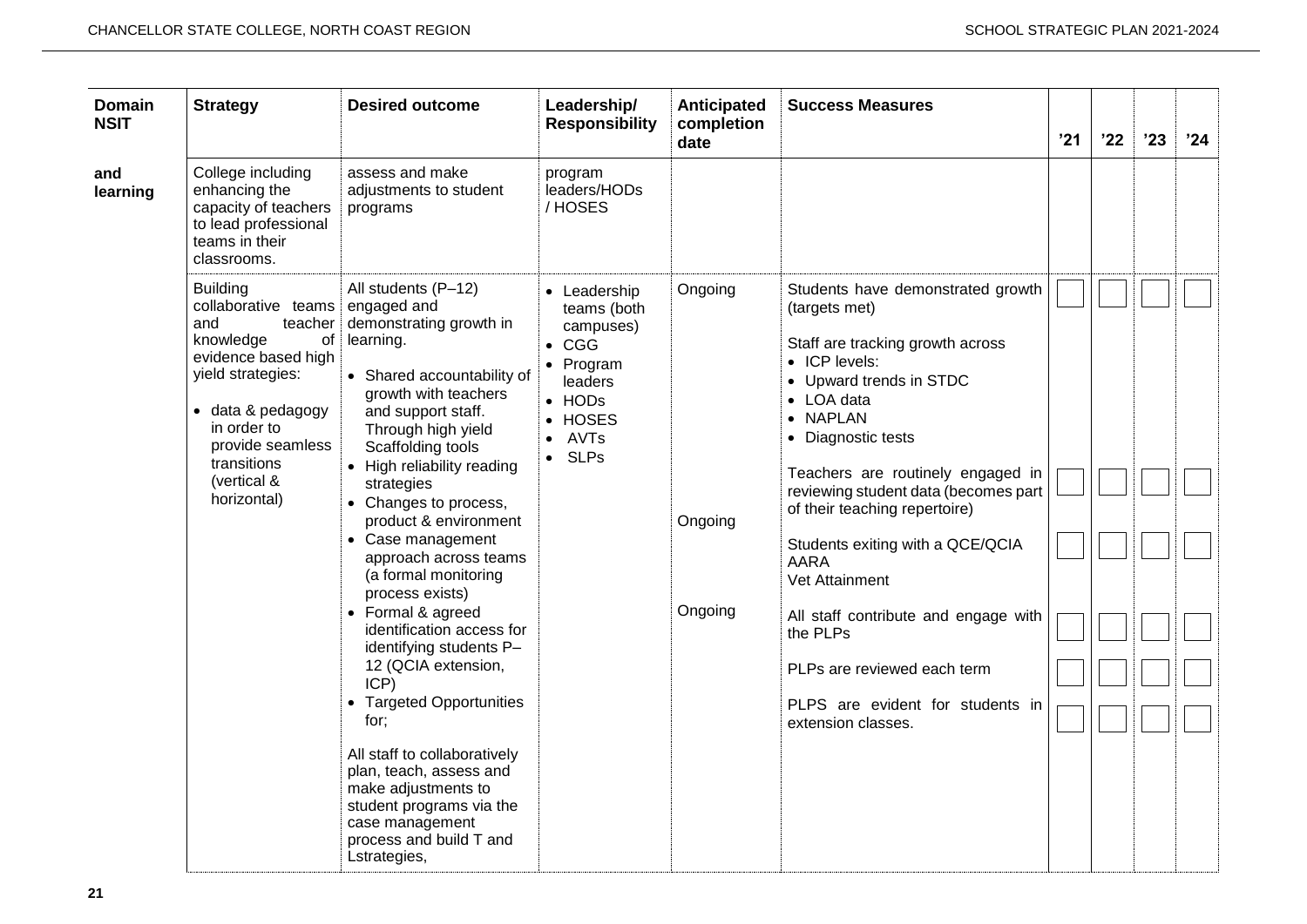| <b>Domain</b><br><b>NSIT</b>                  | <b>Strategy</b>                                                                            | <b>Desired outcome</b>                                                                                                                                                                                                                                                                                                                                                                                                                                                                                                                                                                                                                                                                                | Leadership/<br><b>Responsibility</b>         | Anticipated<br>completion<br>date | <b>Success Measures</b>                                                                                                                                                                                                                                                                                                                                                                                                                                                                                                                  | '21 | '22 | '23 | '24 |
|-----------------------------------------------|--------------------------------------------------------------------------------------------|-------------------------------------------------------------------------------------------------------------------------------------------------------------------------------------------------------------------------------------------------------------------------------------------------------------------------------------------------------------------------------------------------------------------------------------------------------------------------------------------------------------------------------------------------------------------------------------------------------------------------------------------------------------------------------------------------------|----------------------------------------------|-----------------------------------|------------------------------------------------------------------------------------------------------------------------------------------------------------------------------------------------------------------------------------------------------------------------------------------------------------------------------------------------------------------------------------------------------------------------------------------------------------------------------------------------------------------------------------------|-----|-----|-----|-----|
| <b>Effective</b><br>pedagogica<br>I practices | Embed and sustain<br>teaching of agreed<br>practices (ASoT,<br>HRLTP, ESCM)<br>across P-12 | Consistency in processes<br>and staff knowledge of<br>adjustments, including<br>QCIA and ICP process.<br>All staff develop and<br>monitor age appropriate<br>PLPs for all students who<br>require them, focussing on<br>embedding differentiated<br>teaching strategies.<br>Pedagogical Framework<br>embedded and common<br>language and practice P-<br>12<br>Develop and implement a<br>formal, College-wide<br>observation and feedback<br>process, aligned to agree<br>upon expected practice<br>(ASoT, HRLTP, ESCM)<br>Collaborative approach in<br>sharing of effective<br>practice that reflects<br>student gain<br>Engaged PLC groups with<br>focus around agreed<br>expected practices (ASoT, | PLT, SLT<br>PLC/Team<br>Leaders<br>All staff | Ongoing                           | SOS/SORD data targets are met or<br>exceeded<br>Precision in deliberate practice in<br>moving individual/groups of students<br>forward and teachers able to<br>articulate impact of teaching<br>strategies<br>Teachers implementing and sharing<br>evidence-based practice through<br>faculty/team meetings and meeting<br>notes/agendas reflect this<br>Faculty/Team/Individual goal setting<br>and reflection including evidence<br>collected<br>PLC documentation and sharing to<br>develop bank of strategies for staff to<br>access |     |     |     |     |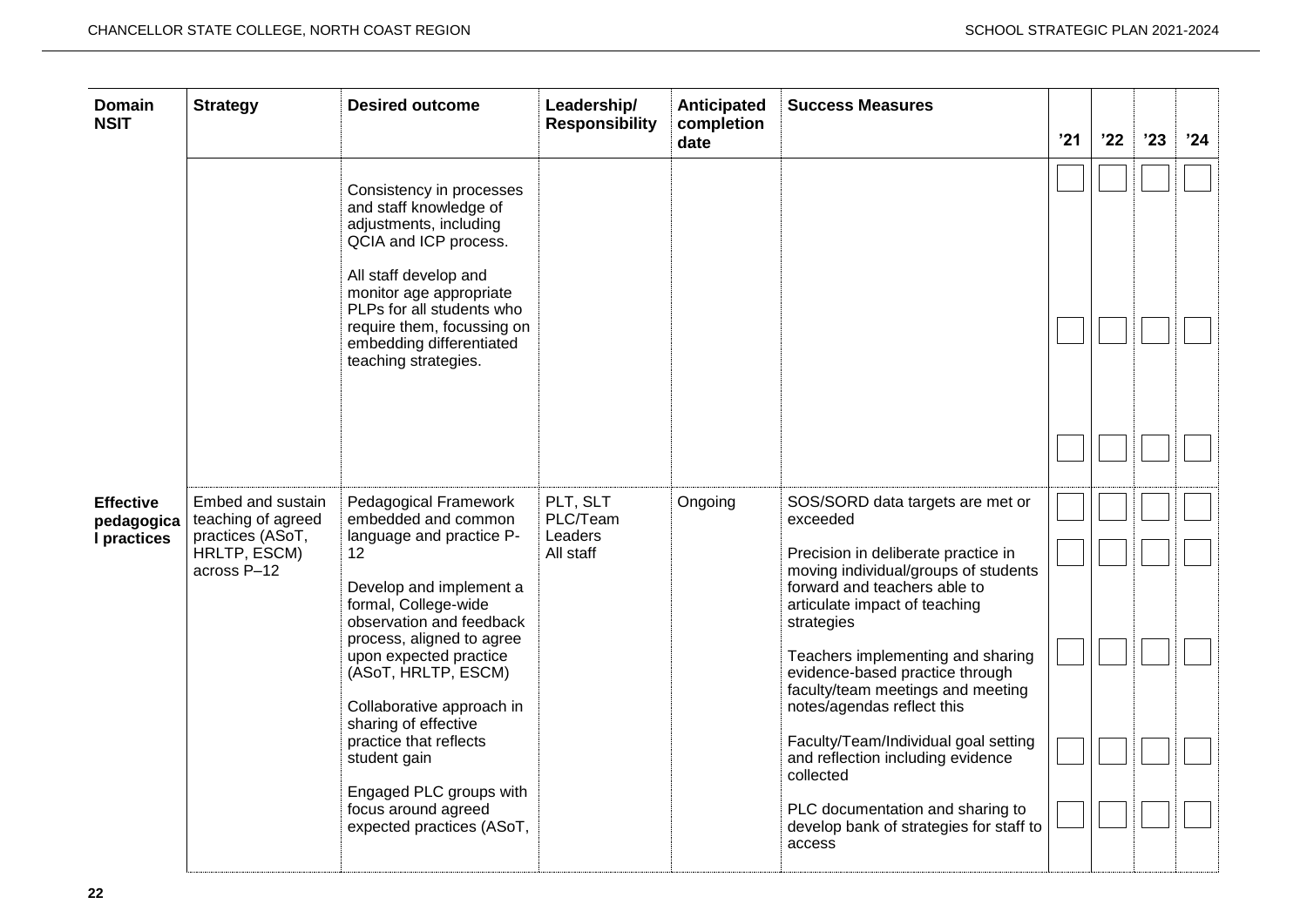| <b>Domain</b><br><b>NSIT</b>             | <b>Strategy</b>                                                                                                       | <b>Desired outcome</b>                                                                                                                                                                                         | Leadership/<br><b>Responsibility</b>                                                                                                                 | Anticipated<br>completion<br>date | <b>Success Measures</b>                                                                                                                                                                                                 | '21 | '22 | '23 | '24 |
|------------------------------------------|-----------------------------------------------------------------------------------------------------------------------|----------------------------------------------------------------------------------------------------------------------------------------------------------------------------------------------------------------|------------------------------------------------------------------------------------------------------------------------------------------------------|-----------------------------------|-------------------------------------------------------------------------------------------------------------------------------------------------------------------------------------------------------------------------|-----|-----|-----|-----|
| School-<br>community<br>partnership<br>S |                                                                                                                       | HRLTP,<br>ESCM/Engagement)<br>Expected practices (ASoT,<br>HRLTPs, ESCM)<br>embedded in planning and<br>delivery                                                                                               |                                                                                                                                                      |                                   | Systematic feedback for staff<br>including observational rounds and<br>targeted, individualised feedback                                                                                                                |     |     |     |     |
|                                          | Embed digital<br>pedagogies into<br>classroom practice<br>and curriculum<br>planning                                  | All students accessing and   BOSL<br>engaging with digital<br>technology for learning &<br>assessment to meet global<br>environment.<br>All teachers are utilising<br>technology to plan, teach<br>and assess. | PLT, SLT                                                                                                                                             | Ongoing                           | Curriculum is accessible through<br>digital technology<br>Digital devices support and enhance<br>the implementation of curriculum<br>delivery<br>Students are digitally engaging with<br>their peers locally & globally |     |     |     |     |
|                                          | Ensuring successful<br>transitions at all<br>junctures at<br>Chancellor State<br>College                              | ELC-Prep, 3-4, 6-7, 9-10,<br>12- real world                                                                                                                                                                    | Leadership<br>team, CGG and<br>program<br>leaders/HODs/H<br><b>OSES</b>                                                                              | Ongoing                           | Key data sets show improvement<br>and targets met<br>Destination data shows improvement                                                                                                                                 |     |     |     |     |
|                                          | Enhancing<br>Chancellor SC's<br>global schools'<br>agenda                                                             | Strong alignment between<br>the International program<br>and the languages<br>program<br>Defined "Global Schools"<br>approach for CSC                                                                          | Leadership<br>team, CGG and<br>program<br>leaders/HODs/H<br><b>OSES</b><br>International<br>team<br><b>PACE</b><br><b>College Council</b><br>P and C | Ongoing                           | Maximised international enrolments<br>Ensuring Global perspectives in<br>KLAs, beyond languages<br>CSC recognised internationally as a<br>College of Excellence                                                         |     |     |     |     |
|                                          | Increasing<br>opportunities for<br>teachers and<br>students through<br>improving school-<br>community<br>partnerships | P&C, College Council,<br>PACE, USC, all external<br>providers, local business                                                                                                                                  | Leadership<br>team, CGG and<br>program<br>leaders/HODs/H<br>OSES, teachers                                                                           | Ongoing                           | Key data sets show improvement<br>and targets met.<br>Opportunities for collaborative<br>celebrations and or learning<br>opportunities.                                                                                 |     |     |     |     |